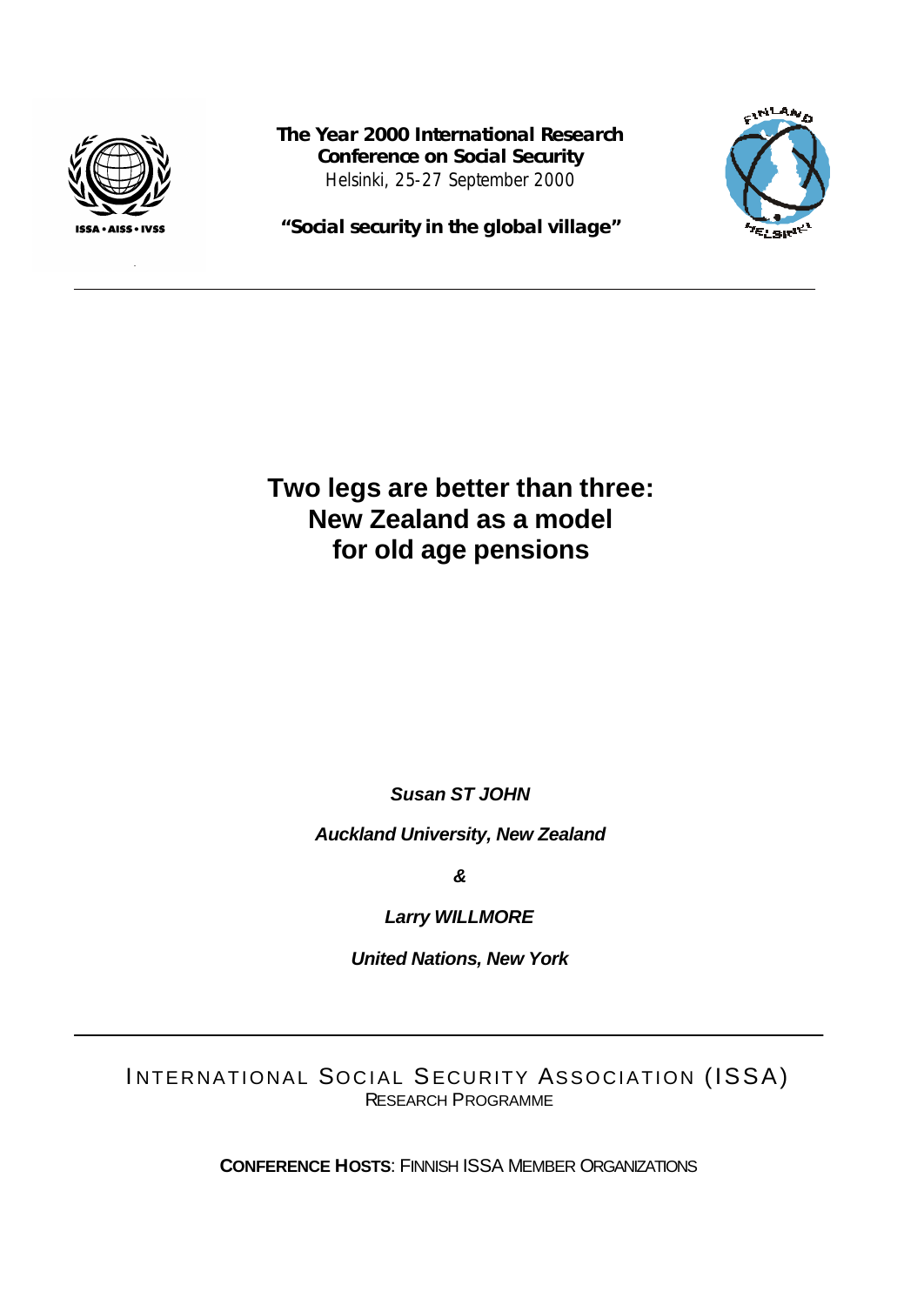# **Two legs are better than three: New Zealand as a model for old age pensions**

*A paper prepared for the International Research Conference on Social Security, Helsinki, Finland, 25-27 September 2000.*

# **Susan St John**

Senior Lecturer Economics Department Auckland University, Private Bag 92019 Auckland, New Zealand Fax: 09 373 7427 Voice: 09 373 7599 extension 7432 E-mail: s.sstjohn@auckland.ac.nz

## **Larry Willmore**

Economic Affairs Officer Division for Public Economics and Public Administration Department of Economic and Social Affairs Room DC1-922, United Nations, New York 10017 Fax: 212 963 9681 Voice: 212 963 4758 E-mail: willmore@un.org

# **Abstract**

In contrast to conventional social insurance, the New Zealand retirement income system comprises a basic individual taxable flat-rate public pension supplemented by purely voluntary saving. The New Zealand system has proved remarkably durable, acceptable, and fiscally responsible. It does not conform to the World Bank's ideal of three pillars, but offers developing and mature countries a model that is worthy of careful examination. Its primary success lies in ensuring a stable and adequate retirement income for all citizens, moderating income inequality in retirement and protecting all older citizens from uncertainty in times of rapid economic and social change.

JEL Classification H55

Keywords: public pensions, tax incentives, ageing, New Zealand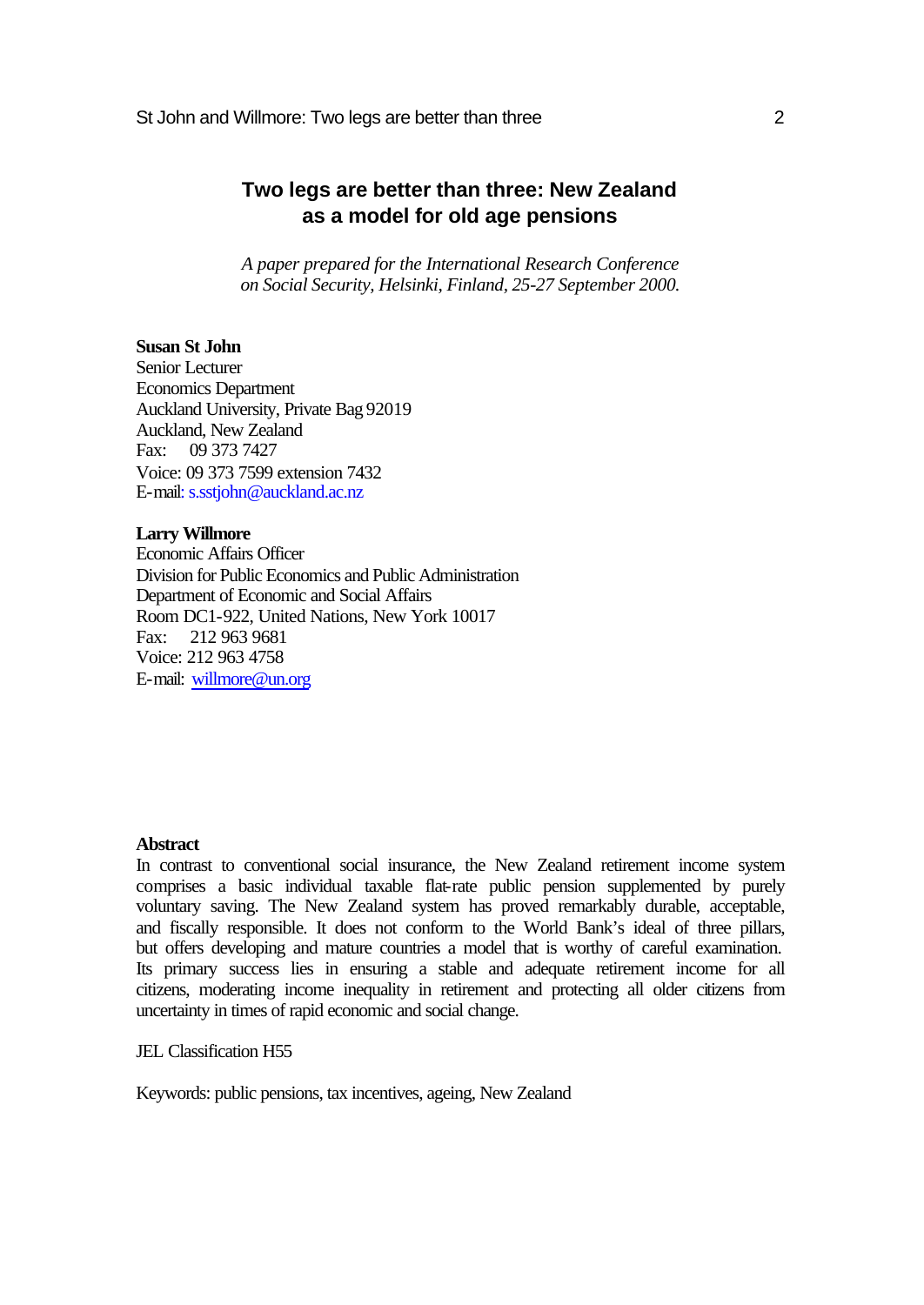# **Two legs are better than three: New Zealand as a model for old age pensions**

# **Introduction**

This paper<sup>1</sup> is an inquiry into optimal pension design using New Zealand as a case study. In such an exercise, it is important to keep in mind the purpose of pensions. A country's overall retirement income provisions should provide the older generation access to an adequate share of output without creating intergenerational inequity, distortions which impede economic growth, or fiscal bankruptcy. Pensions do not exist to increase national savings or to provide jobs for actuaries, tax lawyers, accountants, fund managers and regulators. Their purpose is to help the elderly and the disabled to live in retirement with dignity.

The New Zealand model, unique in the world, comes close to satisfying such goals. In doing so, its 'two legs are better than three' approach may be worthy of examination as a model for other countries. Specific advantages of the model include low administration costs, flexibility in the light of rapid social changes such as to family and marital structures, and its potential for ease of adjustment in light of accelerating economic change. By de-emphasising the link between paid work and income in retirement, women's unique life cycle experiences are less of a disadvantage, while the numerous women friendly features contribute to an environment of social inclusion and cohesion (St John and Gran, 2000).

#### **The New Zealand model**

l

The New Zealand system for retirement income provision is remarkably simple. It consists of provision of a non-contributory, flat pension called New Zealand Superannuation to individuals who qualify by virtue of age and residency, and voluntary savings. There are no compulsory saving schemes and no tax incentives for private saving for retirement. Eligibility is based on meeting the qualifying age (65 by 2001) and simple residency requirements, ten years from age 20, of which at least five years are from age 50. Pensions are financed on a pay-as-you-go basis from general revenue, largely from a graduated income tax with marginal rates that go from 15% to 39% and from a broad sales tax (Goods and Services Tax or GST) set at 12.5%.

Home ownership is common, and 83% of New Zealand's pensioners own their own homes. Pensioners who rent homes are eligible for a means-tested housing allowance to supplement the basic pension, but few require other means-tested assistance.

<sup>&</sup>lt;sup>1</sup> This paper focuses on New Zealand, but it draws freely on an earlier, more general paper prepared by one of the authors (Willmore, 2000), and points out the implications of New Zealand's experience for other countries. The views and opinions expressed are personal and do not necessarily reflect the views of the United Nations.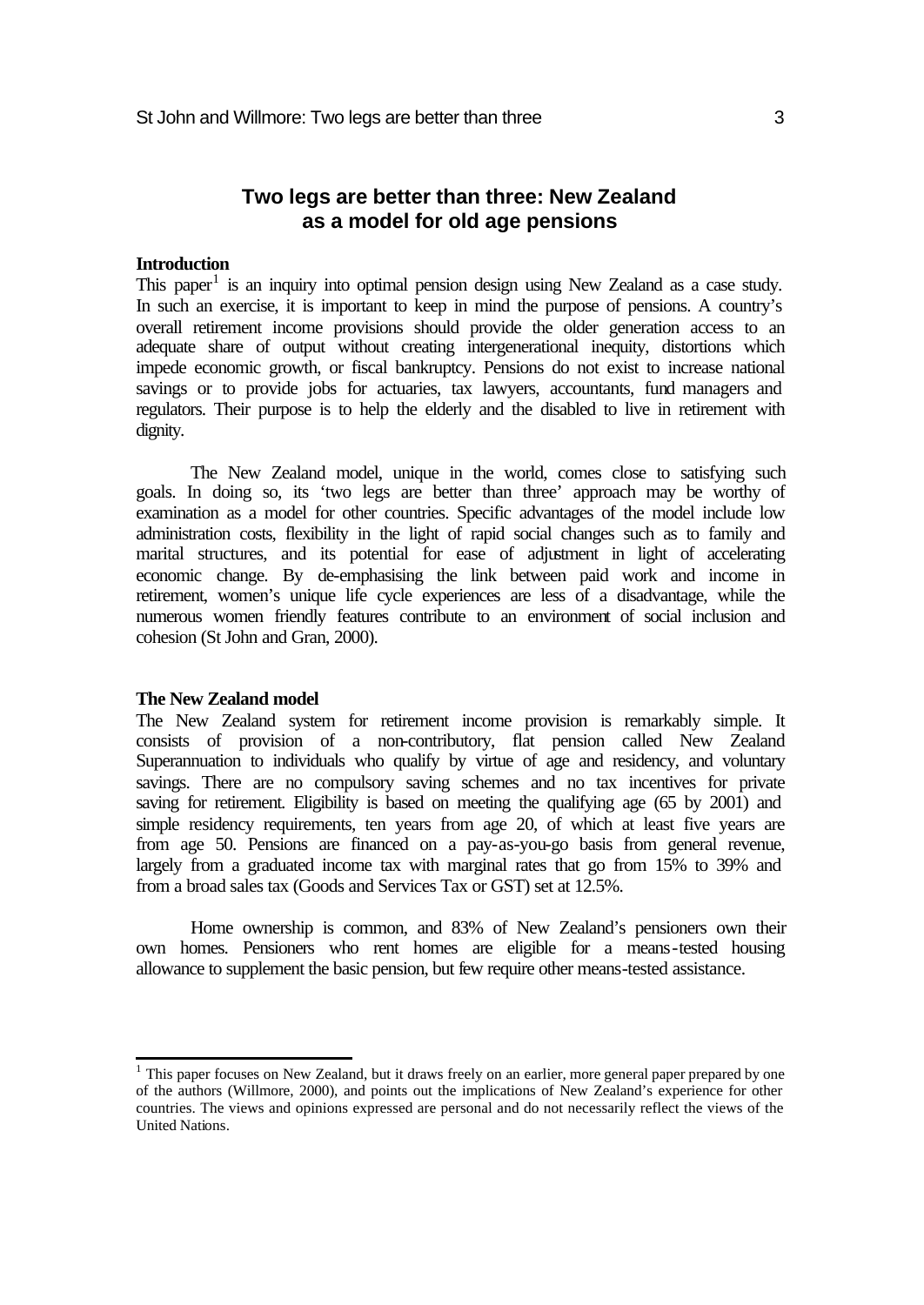#### *History*

In 1898, New Zealand was among the first countries to introduce an old age pension. This pension, like its successors to come, was tax-funded, flat rate and non-contributory. It was paid to those over 65, of non-Asiatic origin, who passed a means test and tests of 'good' character. The 'undeserving' who were disqualified included those who had been imprisoned for 4 months or more, or who had deserted a spouse or children. Pensioners were required to be 'leading a sober and reputable life' and to establish their right to a pension in open court. (Thomson, 1998, pp. 17-19)

Following the upheaval of the Great Depression, the Social Security Act of 1938 introduced two tax-funded flat-rate pensions for the aged. These were an income-tested age benefit payable from age 60, and a universal, taxable flat pension for those over the age of 65 not on the age benefit. While government discussed earnings-related schemes as well, there was no serious attempt to introduce such a scheme until 1975. The scheme was one of individual accounts, controlled by the state and pre-funded by contributions from employees and employers. A harbinger of the political volatility to come, it lasted only 9 months before it was dismantled and contributions refunded following a change of government<sup>2</sup> (Ashton and St John, 1988, p. 22; St John and Ashton, 1993, pp. 14, 162).

In 1977, the government of the National Party<sup>3</sup> replaced the income-tested age pension and universal superannuation with a single, more generous, public pension called National Superannuation. This public pension was originally set at 80% (for a married couple) of the gross average ordinary weekly wage and 48% for single pensioners. It was an individual, taxable entitlement, payable at age 60 regardless of work status. While concerns quickly emerged about the fiscal cost of generous universal pensions and the young age of entitlement, poverty among the aged virtually disappeared as a social issue.

From the late 1970s there were cost saving adjustments made to public pension including, amid much bitterness, the introduction of a surcharge on other income of pensioners in 1985 (St John, 1992, 1999). There was a sense of betrayal because the newly elected Labour government had promised not to water down the pension in any way. This was a reforming government determined to remove impediments to the working of market forces. Between 1988 and 1990 government flattened the tax scale and abolished all tax subsidies for saving without grandfathering existing schemes (St John and Ashton, 1993, pp. 21-45). The intent of removing privileges from certain classes of saving was to encourage a better allocation of resources. Life insurance companies and other tax favoured institutions were not seen as dynamic investors, and it was argued their dominance in directing savings flows explained, at least in part, New Zealand's poor returns to investment. At this time, various compulsory savings schemes were also investigated, debated and considered, but the concept of the simple and traditional basic public pension was one not easily dislodged.

 2 This earnings-related mandatory funded scheme met many requirements of the World Bank's Pillar 2, but it was administered by the state, with some opt out provisions for those with comparable private arrangements.

<sup>&</sup>lt;sup>3</sup> New Zealand had two major political parties: Labour, with support from the traditional Left and National with support from the Right.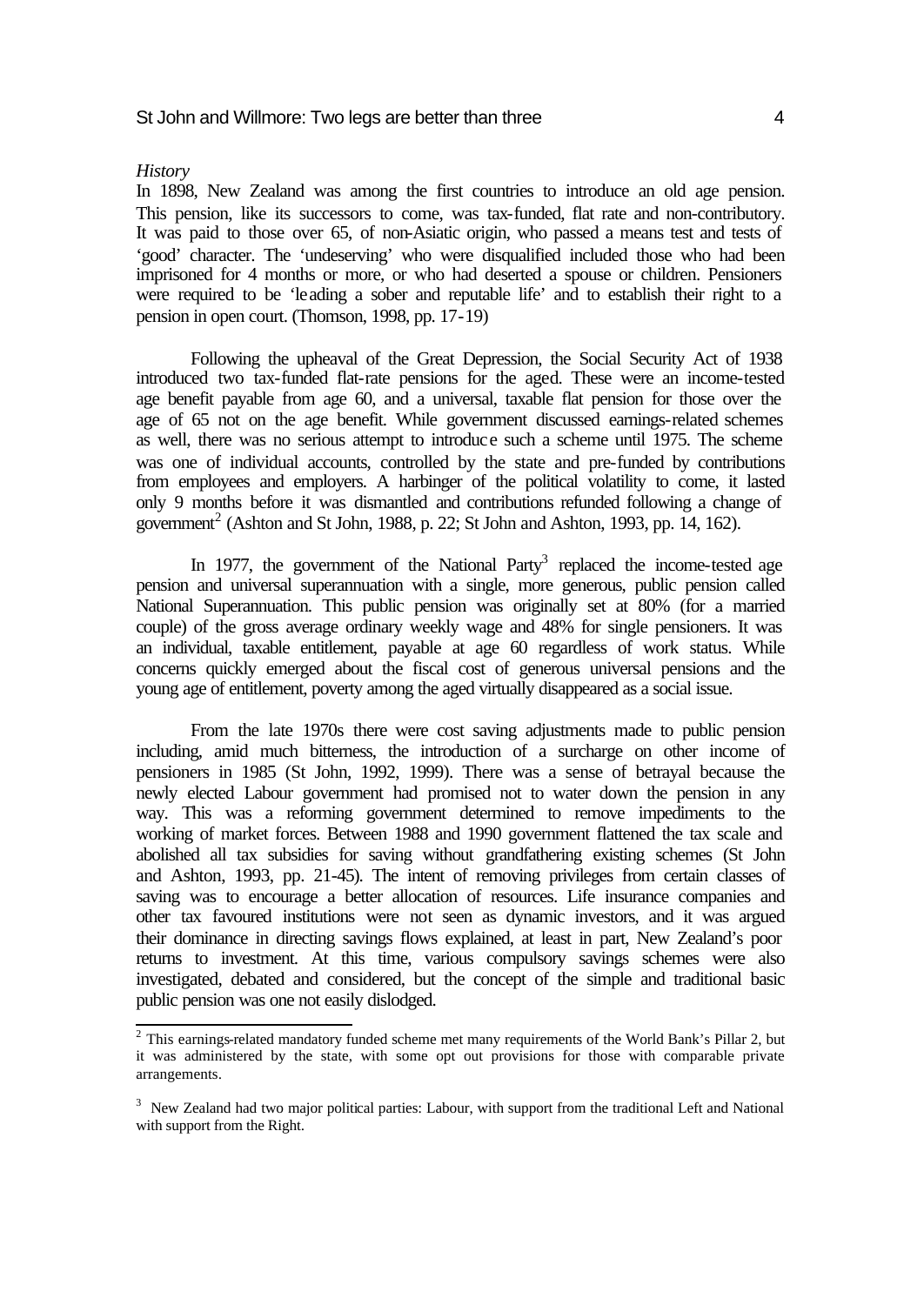Elimination of tax subsidies also had important equity implications. The benefits of tax incentives went mainly to white men who had high incomes and long-term careers with the same firm. Tax incentives came at the expense of general tax revenues, so everyone paid for them. Consequently, abolition of tax subsidies had the potential to reduce the average tax burden.

The surcharge remained contentious and a National government came to power in 1990 with the promise to repeal it. Instead, they announced measures in 1991 that would transform the public pension into a tightly targeted welfare benefit. A public outcry forced the government to back down and restore the original public pension, but one with a higher surcharge and a rise in the age of eligibility to 65 over 10 years. This affected many who had expected to retire in only a few years at age 60, so the government put some transitional measures in place for this cohort.

In 1991, the National government appointed the Task Force on Private Provision for Retirement "to report on policy options to encourage greater self-reliance of retired people". The Task Force (1992) recommended an improved voluntary regime for private provision for retirement and the continued integration of public and private retirement income through the surcharge. Once again the case for compulsory contributions was carefully examined and rejected along with any idea that tax subsidies be reintroduced.

An Accord (1993) was signed by the three parliamentary parties: National Party, the Labour Party, and the Alliance Party cementing in the voluntary tax neutral arrangements for private saving. The public pension was to continue as a flat, taxable pension of between 65 to 72.5 percent of the net average wage for couples<sup>4</sup>, linked to private saving by a surcharge or by progressive taxation with similar effects.

The security offered by the Accord was challenged in 1996 with the formation of a coalition government that promised a referendum on compulsory savings and abolition of the surcharge. Amid much acrimony, the public rejected outright, by a vote of more than 12 to 1, the idea of compulsory savings (St John, 1999). In the meantime, the framework set out in the Accord was endorsed by a comprehensive review, as required by the Retirement Income Act 1993 (Periodic Report Group, 1997)

In the meantime, however, removal of the surcharge without proper Accord processes left the universal state pension vulnerable to further attack. Given the requirement of universality, the only way costs could be contained was by raising the age of entitlement or by reducing the level of the pension. In September 1998, the government unilaterally announced that the wage band floor would be lowered over time to 60% from 65%. There was no longer any secure link to wages as there was nothing to prevent further reductions to the floor once the 60% level was reached. By 1999, the multi-party Accord was over, even though the legislation endorsing its provisions remained in effect.

 4 Under the wage band formula, NZS was price adjusted each year, unless the net pension fell below the floor  $(65%)$  or rose above the ceiling  $(72.5%)$ . At these triggers, wage indexation would restore the relativity.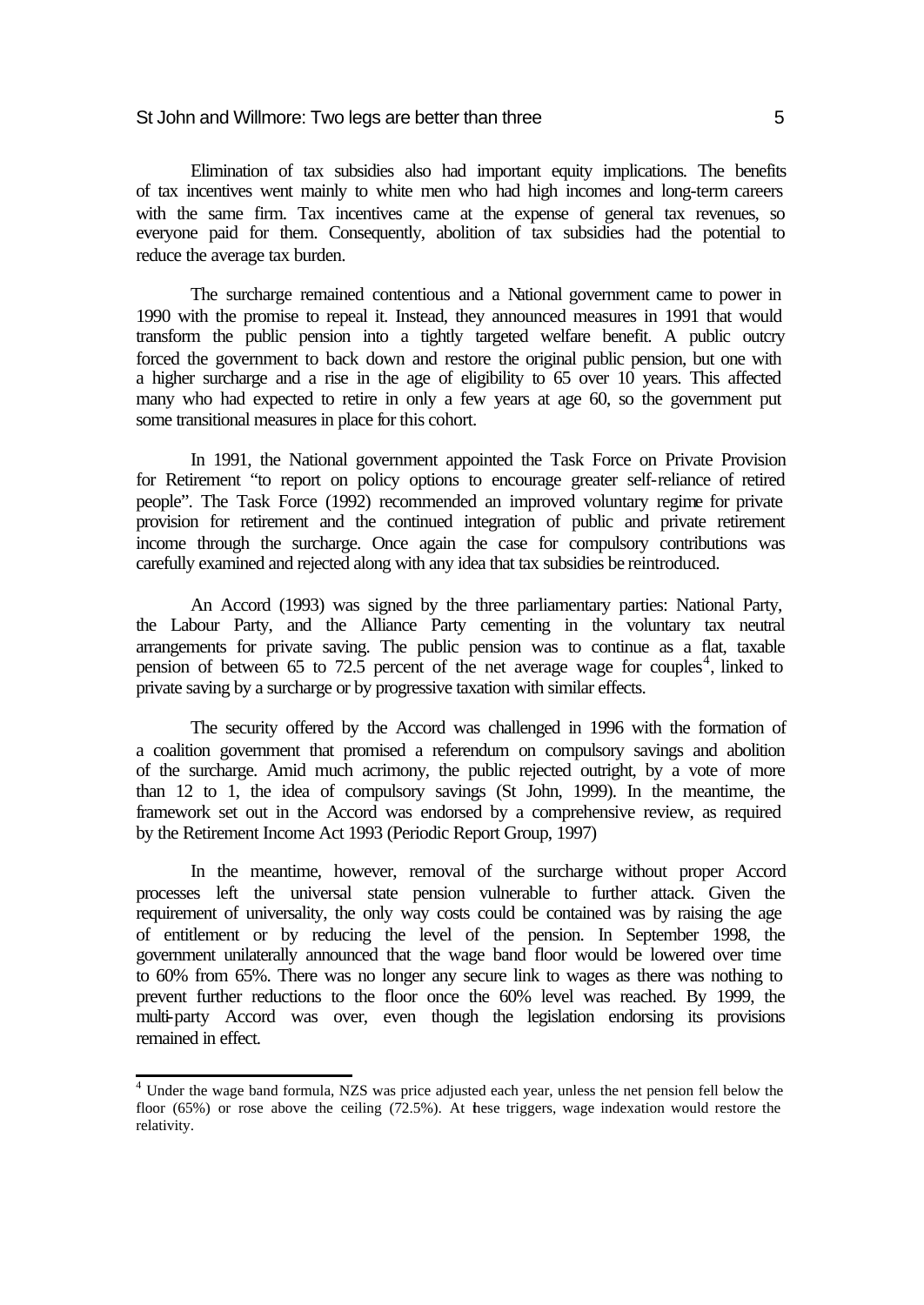This change was in turn highly unpopular, as was the loss of the Accord and the loss of certainty for the future. The Labour government, elected in 1999, immediately reversed the change to the wage band floor which had seen the pension for a married couple fall to 62.8% of the net average wage. From April 2000 the net pension of a married couple was raised to 67.4 % of the net average wage, restoring confidence that the public pension would once again move in tandem with the average wage<sup>5</sup>. While the Labour government also raised the top marginal tax rate from 33% to 39%, there was no suggestion of a return to any kind of income-testing such as that provided indirectly by the surcharge.

In an international comparison of pension schemes and their evolution, Paul Johnson (1999) made the following judgement of New Zealand:

'The experience of 'reform' in New Zealand has been especially unhappy, protracted and frankly absurd. A full description of all the reforms, proposed reforms, counter reforms and about turns read like an implausible script for a farce" (p. 20).

While this judgement may be fair, it fails to recognise that throughout the past 15 years, the state pension, its goals and its success in preventing poverty and encouraging participation and belonging have remained intact. This suggests that it may be difficult to dislodge a universal first pillar once it is in place and an electorate recognises its advantages.

## **The model of the three pillars**

New Zealand appears to be swimming against the tide. The World Bank, in a report titled 'Averting the Old Age Crisis', popularised the concept of a pension system supported by three pillars. While there are numerous interpretations of what these pillars look like (Willmore, 2000), the World Bank defined the pillars in the following way

- 1. Non-contributory (mandatory basic pension)
- 2. Contributory (mandatory forced savings)
- 3. Contributory (voluntary savings)

The first pillar is an anti-poverty pillar that is non-contributory and guarantees a minimum income in old age. The second is a forced savings pillar that provides benefits only to contributors, and, in general, provides the most benefits to those who contribute most. Pillar 3 is a voluntary savings pillar, available to anyone who wants to supplement the retirement income provided by the first two pillars. The first pillar protects the elderly from absolute poverty (consumption below a minimum subsistence level), whereas the second two pillars protect them from relative poverty (a fall in consumption following retirement).

<sup>&</sup>lt;sup>5</sup> The actual adjustment was more than required to restore the floor; thus, the size of the pension increased significantly.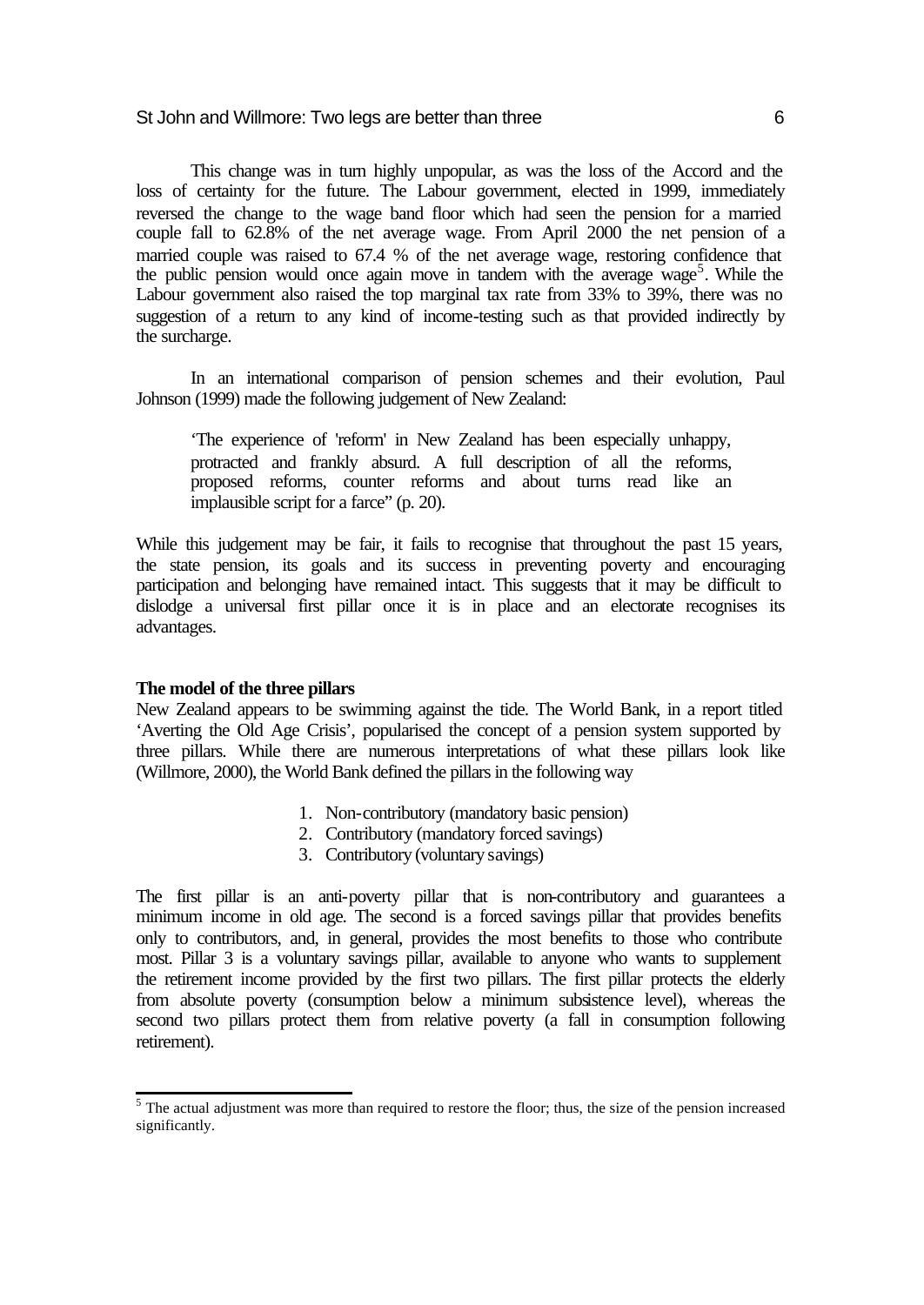#### St John and Willmore: Two legs are better than three  $\overline{7}$

Real world countries place differing emphasis on each of these pillars, depending whether the concern is primarily with absolute or rather with relative poverty. The first pillar is invariably public, financed by government on a pay-as-you-go basis. Pillar 2 has also traditionally been public and pay-as-you-go; increasingly it is private and prefunded, in part or in whole. The World Bank encourages governments to prefund Pillar 2 and to shift its management from the public to the private sector to minimise fiscal risk. When Pillar 2 is financed on a pay-as-you-go basis and is public, the contributions of workers and their employers are sometimes described as 'payroll taxes'. However, pension schemes, whether prefunded or not, promise greater benefits to those who contribute more, so Pillar 2 contributions are best described as forced saving rather than taxation. The third pillar is identical to the second, except that it is always prefunded and is typically private because participation is voluntary. Finally, contributions to pillars two and three need not result in pensions. Benefits can be (and often are) drawn as a lump sum or as a series of withdrawals beginning at a specified age.

Some of the World Bank staff subsequently revised their definitions for two of the three pillars by reserving the term 'Pillar 2 ' for fully funded, privately managed schemes, and by placing all public schemes, contributory or not, in Pillar 1 (Willmore, 2000). Using this revised definition of the two World Bank pillars, Fox and Palmer (1999) reported "in 1994 most of the world had Pillar 1 systems" and "only Chile and Australia had a second pillar system." In this paper we assume that the World Bank position is that all earnings-related pensions *should* be privately managed and prefunded in Pillar 2, leaving to Pillar 1 the task of reducing poverty with flat, universal pensions financed on a pay-as-you-go basis. On this basis, New Zealand for more than a century has had only Pillar 1 and Pillar 3, except for its brief flirtation with a public Pillar 2 in 1975.

## **Does New Zealand's two-legged system make sense?**

If the purpose of pension systems is to provide adequate incomes for all older people, while minimising fiscal costs and distortions that impede growth, we can use this as an ideal, against which to assess the operation of pension systems in the real world.

Real world Pillar 1 schemes are seldom successful in achieving even the limited goal of protection against absolute poverty in old age (World Bank, 1994, pp. 239-244 and pp. 117-118). With an eye on the budget, governments frequently exclude from the benefits of Pillar 1 those who do not contribute to Pillar 2; these are typically workers with low lifetime earnings, such as domestic servants, caregivers, agricultural labourers and workers in the informal sector. Old-age pensions almost everywhere are a privilege of urban workers in the formal sector. Covered workers amount to perhaps 45 percent of the labour force in developing countries with a relatively high income, such as Chile and Mexico, 25 percent of the labour force in middle-income Colombia and Peru, and 11 percent of workers in low-income India. Governments typically use means tests and employment-tests to deny Pillar 1 pensions even to many workers who contribute to Pillar 2.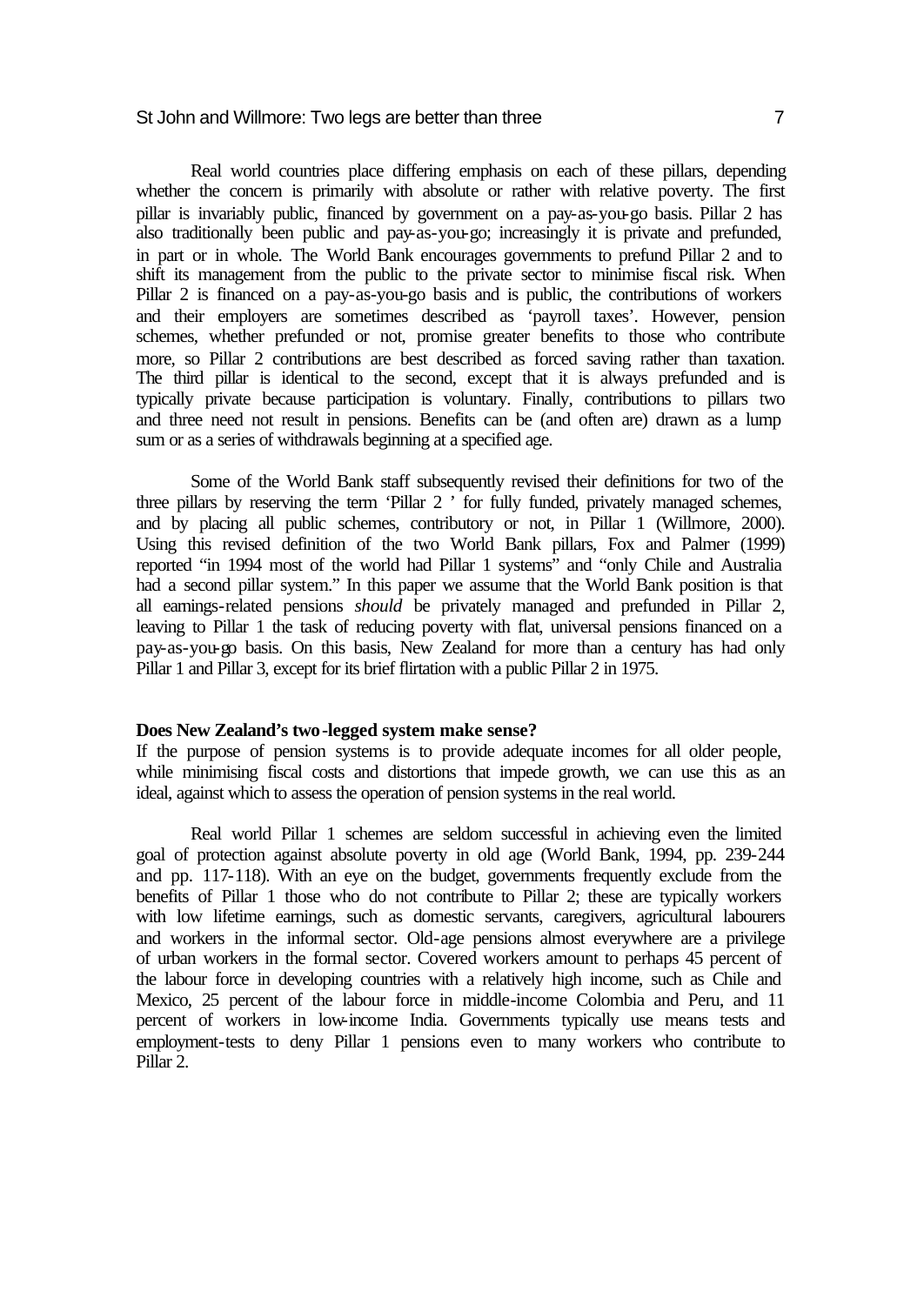Governments often appropriate contributions to a public Pillar 2 for the purpose of redistributing income and alleviating poverty. This collapse of the first two pillars into a single public pillar has the effect of converting forced savings into payroll taxes, with all the inequities that regressive taxation can imply (World Bank, 1994, p. 119; Willmore, 1999). The World Bank in its 1994 report recommends wisely that governments shift to broader, more progressive taxes to finance the first pillar:

 "Heavy reliance on a broad tax base, such as an income or consumption tax instead of a payroll tax, is the most efficient in the long run, since it reduces the tax rate needed to finance benefits. It is also most consistent with the redistributive function of the public pillar, particularly when coverage is broad" (p. 243).

It would seem therefore that New Zealand is well advanced in meeting this recommendation of the World Bank. Coverage under the first pillar is almost complete, with only a few excluded on residential grounds. The funding is from general taxation not a payroll tax. While it is true that the older population are predominantly found in the lower quintiles of the income distribution (Statistics New Zealand,  $1998$ <sup>6</sup>, the elderly are not a focus of public concern about poverty. New Zealand has no formal poverty line, but unofficial poverty lines do not suggest that poverty was a significant problem until the size of the universal pension began to slip relative to the average wage in 1998. Even so, the severity of poverty is far less for the elderly than for children. (Stephens et al, 2000).

One of the issues debated by the public in New Zealand is whether the pension should be means tested. The World Bank (1994, p. 240) pointed out the negative consequences of such a policy for the first pillar. First, the administrative simplicity of the programme would be lost; administrative costs would rise, as would opportunities for corrupt behaviour on the part of government officials. Secondly, means tests act as a tax on retirement income, discouraging saving for retirement as well as continued work in old age. Third, means-tested benefits become characterised as 'welfare', which reduces their political appeal and discourages applications from the eligible poor.

Nonetheless, many countries, especially developing countries, meet taxpayer resistance in collecting tax revenue, so finance of the first pillar can present major problems. If age of eligibility is set rather high, say at 70 years, it is important to retain disability as a sufficient test for a basic pension, for the very poor are more likely to become disabled at an early age, and are less likely to live long enough to collect a pension based on age. A second way to limit coverage is with a means test, but one that does not stigmatise the recipient as a pauper and does not discourage saving or work. This can be accomplished with an 'ex post' means test, by granting a universal pension based on age or disability, then 'clawing back' some or all of the pensions of wealthier citizens by imposing an appropriate surtax on their income. This was the approach taken in New Zealand for 15 years and was the focus of much contention and debate. Nevertheless there were advantages to the surcharge as it was called.

 6 Figures on equivalised household income basis.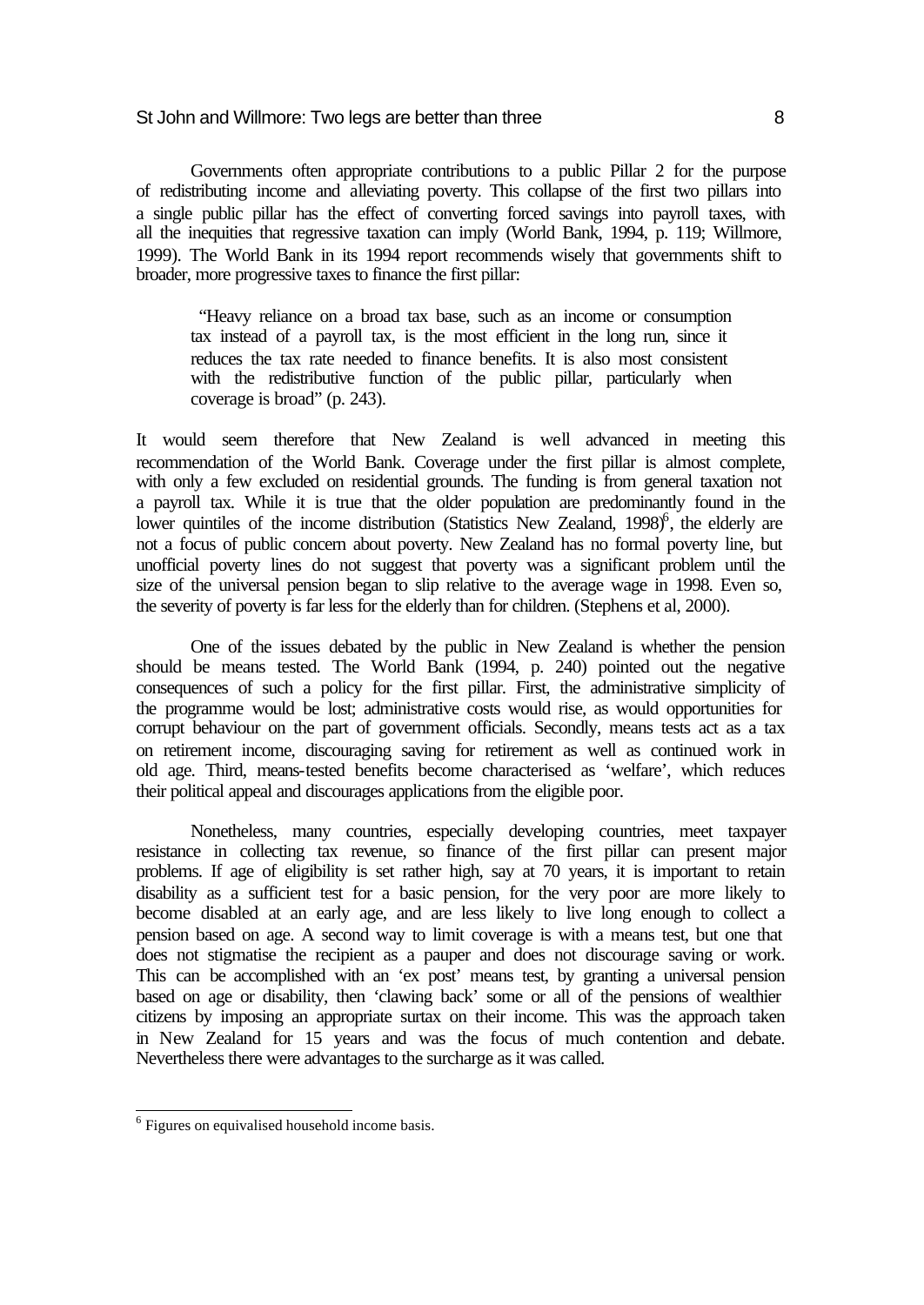#### *The role of the surcharge in New Zealand*

As noted above, the government of New Zealand introduced in 1985 a controversial surcharge on pensioners' other income over an exempt amount**.** Since government reduced the tax rate for the top income bracket from 66 percent to 48 percent in 1986, and then to 33 per cent in 1988, the effect of the surcharge was to restore some tax progressivity for taxpayers over the age of 60 (St John, 1999). The initial rationale was, however, purely cost saving. Since the surcharge on recipients of pensions was a form of income testing, there is some inherent disincentive to save since individuals could consume their retirement savings during their pre-retirement years to avoid the surcharge. However the surcharge was a very mild income test, which only applied to income above a generous exemption. In 1998, the last year of its operation, it was estimated that only 16% of all pensioners were affected and fewer still lost their entire pension through the surcharge (PRG, 1997, p. 48).

The surcharge also performed a useful function in limiting or eliminating pension payments to those over the age of entitlement who were still in the workforce. There is no test of retirement in the New Zealand system. By operating through the tax system, the surcharge avoided stigmatising recipients or forcing them to fill complicated forms<sup>7</sup>. It provided an element of intergenerational equity as New Zealand reforms since the early 1990s had stressed targeting, low taxes and user fees for other groups. In particular the younger generation faced high direct costs for their tertiary education and an onerous loan system (St John and Rankin, 1998).

Regardless of the justification, the surcharge became the politician's nemesis, eventually damaging both major political parties. It was removed in 1998, leaving pensions fully universal, although some targeting is provided through the progressive tax structure. Since 2000, the top rate of tax has been 39% for total incomes over \$60,000, so the wealthiest of pensioners retain only 61% of the gross pension.

While there are numerous views concerning the role and usefulness of the surcharge, it can be agued that politicians themselves were the ones that ensured its demise. Perceptions of unfairness and unacceptability were moulded in political discourse rather than reflecting genuine outrage on the part of the older population.

## *Sustainability*

The Periodic Report Group (PRG, 1997) concluded that the current pension, with the rise in the qualifying age to 65 by 2001 and the wage band formula for indexation described above was adequate, efficient and sustainable. From 2015, some well-signalled, moderate modifications could be introduced to curb costs if necessary. As a percentage of per capita gross domestic product (GDP), New Zealand's gross pension currently amounts to around 74% for a married couple and 49% for a single person. The pension is taxable as regular income, with the result that net pensions are smaller than gross pensions. For a couple with no other income, the net pension after tax amounts to 63% of GDP, and, for a

 7 Which is not to say that the surcharge itself was not complex. Had it remained in effect it could have been simplified.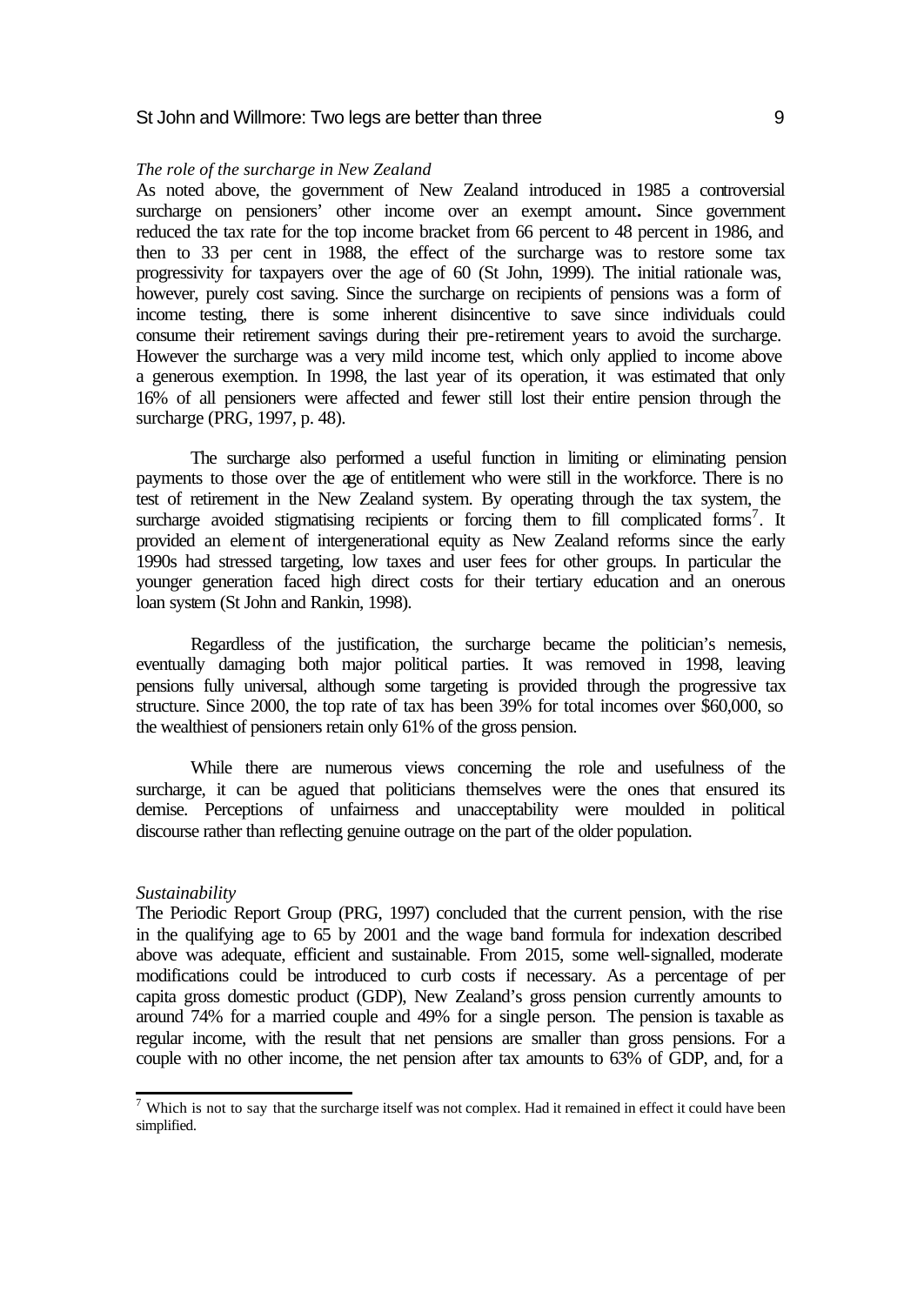single person in the same situation, the net pension is 41% of GDP. PRG projections showed that, with no change in rules for eligibility or in the indexation formula, net fiscal costs would increase from 4% of GDP in 2000, to around 9% of GDP over the next 50 years. These ratios seem modest when compared to other countries. In comparisons with other countries it must be remembered that New Zealand has no hidden tax subsidies for retirement income provision, and a very low cost regulatory regime for private schemes<sup>8</sup>.

The PRG argued that society would have to address the issue of integration of public and private provision. It presented for discussion a number of options, including the possibility of returning to a surcharge type arrangement by treating New Zealand Superannuation as a negative income tax.

#### **The simple analytics of flat, universal pensions**

We have seen that the projected fiscal cost of a universal Pillar 1 is relatively modest for New Zealand. What about other countries, which may want to follow the example of New Zealand? Fortunately, it is a simple matter to estimate costs, provided we know the proportion of the population that will be eligible for a pension, and the level of that pension in relation to per capita GDP.

Suppose that r represents the proportion of the population eligible for a flat pension of py, where y is per capita GDP and p is the ratio of the pension to GDP. Pensions are financed on a pay-as-you-go basis from taxes amounting to 100t per cent of gross domestic product (GDP). Balancing the Pillar 1 budget requires that expenditures equal revenue or, equivalently, that expenditure per capita (rpy) equal revenue per capita (ty):

## $rpy = ty$ .

Solving for t (taxes as a proportion of GDP) yields:

l

 $t = rp$ .

In words, the fiscal cost of a universal Pillar 1 (as a proportion of GDP) is equal to the proportion of the population eligible for pensions times the ratio of the pension to per capita GDP. Costs will be higher the higher the pension, and the larger the proportion of the population that is eligible to receive it. In low-income countries especially, it is advisable to set the pension in relation to per capita income rather than the average wage, since wage data refer to the formal sector of the economy, whereas much of the population toils in the informal sector. A reasonable target for a Pillar 1 pension might be one-third or one-half of per capita GDP. In countries with widespread foreign ownership or a large foreign debt, the level of gross national product (GNP) is more relevant than

<sup>&</sup>lt;sup>8</sup> The World Bank claims that New Zealand pensions, as a fraction of GDP, are twice those of Australia (World Bank, 1994, p. 177), but fails to account for the surcharge or the effect of taxation on the net cost of public pensions in New Zealand. The age of eligibility is also higher for men in Australia than it has been in New Zealand, and the costs of tax subsidies for private provision in Australia are not accounted for.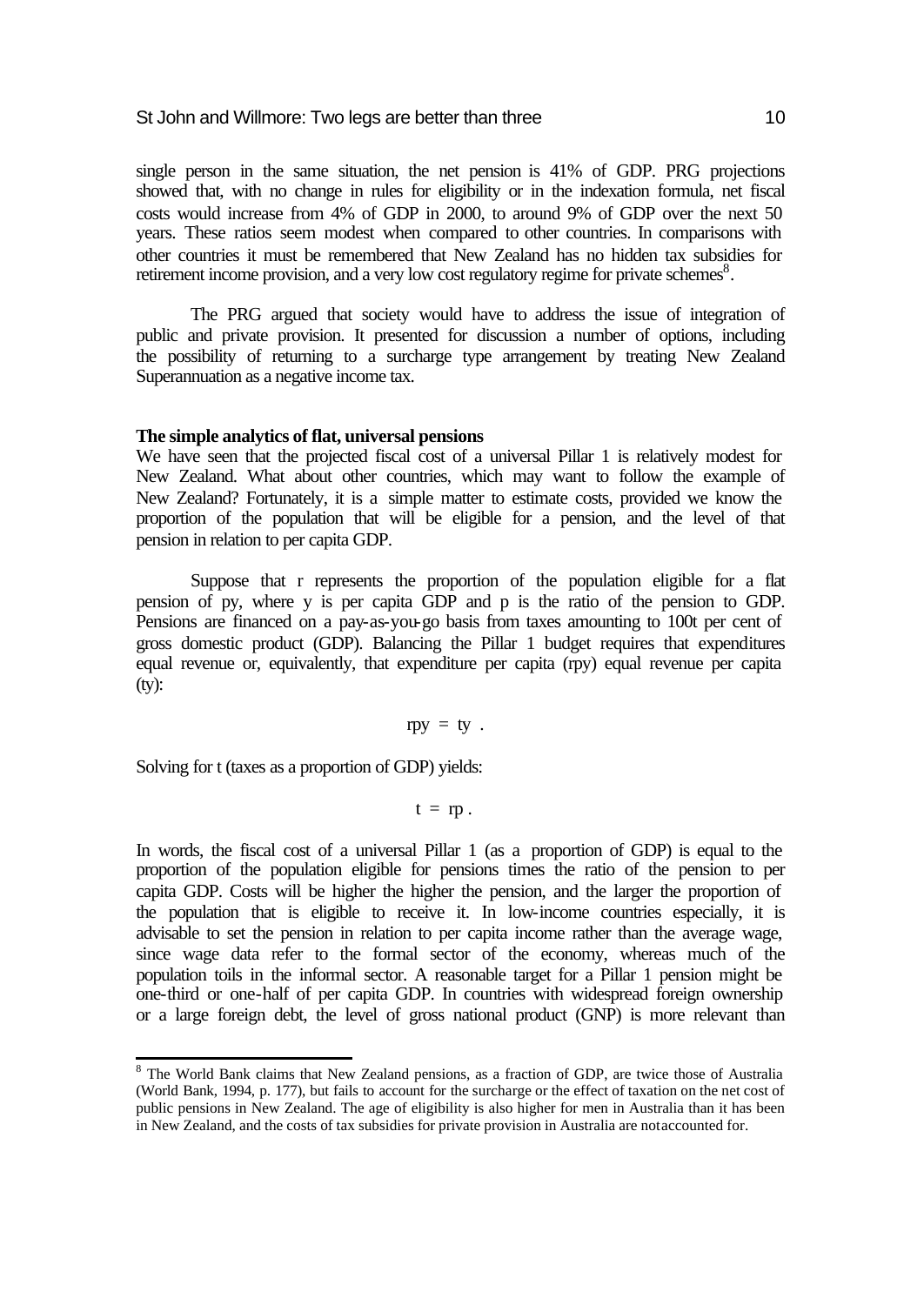#### St John and Willmore: Two legs are better than three 11 metal will be 11

gross domestic product (GDP) as an indicator of both the tax base and the income of residents.

Table 1 provides calculations of t, the taxes required to finance a basic pension, as a proportion of GDP, for various values of r (the proportion of pensioners in the population) and p (the basic pension as a proportion of per capita GDP). These figures are for illustration only. The tax requirements of any particular plan can be calculated easily by solving the equation  $t=$  rp. In the first cell of table 1, for example,  $t = (0.02)(0.3) =$ 0.006 or 0.6% of GDP.

It is important to remember that t represents the cost of providing a given flat pension, py. To lower net fiscal costs, authorities could gross up and tax the flat pension, leaving pensioners with no income other than the pension in the same net position as before. Higher income pensioners will pay tax on their pension at their highest marginal tax rate and receive less in net terms. Imposing a surcharge to 'claw back' more of the pension from wealthier recipients can lower net costs even more. Very poor countries perhaps cannot afford to provide pensions to able-bodied workers, regardless of their income or age. In these circumstances, the criterion for eligibility could be disability inability to work at a steady job—rather than age. Or, the age of eligibility could be set rather high, say age 70. In all cases, disability alone should be sufficient grounds to receive a pension. Otherwise benefits will go disproportionately to the wealthy, who are more likely to reach the age of eligibility, rather than to the poor, who are more apt to become disabled and die early in life.

# **Table 1. Taxes (as percentage of GDP) Required to Fund Flat. Universal Pensions. (hypothetical eligibility and pension size parameters)**

| <b>Pension Size</b><br>(% of per capita GDP) | <b>Eligible Residents (% of Total Population)</b> |    |    |    |  |
|----------------------------------------------|---------------------------------------------------|----|----|----|--|
|                                              | 2                                                 | 10 | 20 | 30 |  |
| 30                                           | 0.6                                               | 3  | 6  | 9  |  |
| 50                                           |                                                   | 5  | 10 | 15 |  |
| 100                                          | 2                                                 | 10 | 20 | 30 |  |

Source: Authors' calculations.

India provides a useful illustration of calculation of the gross costs of universal provision of a basic pension. A means-tested Pillar 1 has been in effect in that country since 1995. Approximately 2.2 million "destitute" persons aged above 65 years receive pensions of 75 rupees (less than 2 US dollars) a month (Expert Committee, 2000). A pension this size amounts to little more than 5 per cent of India's per capita GDP, so even without means-testing would not strain the government's budget. There are approximately 30 million persons in India today who are more than 70 years of age, and some 50 million who are 65 years of age or older. This constitutes about 3% and 5% of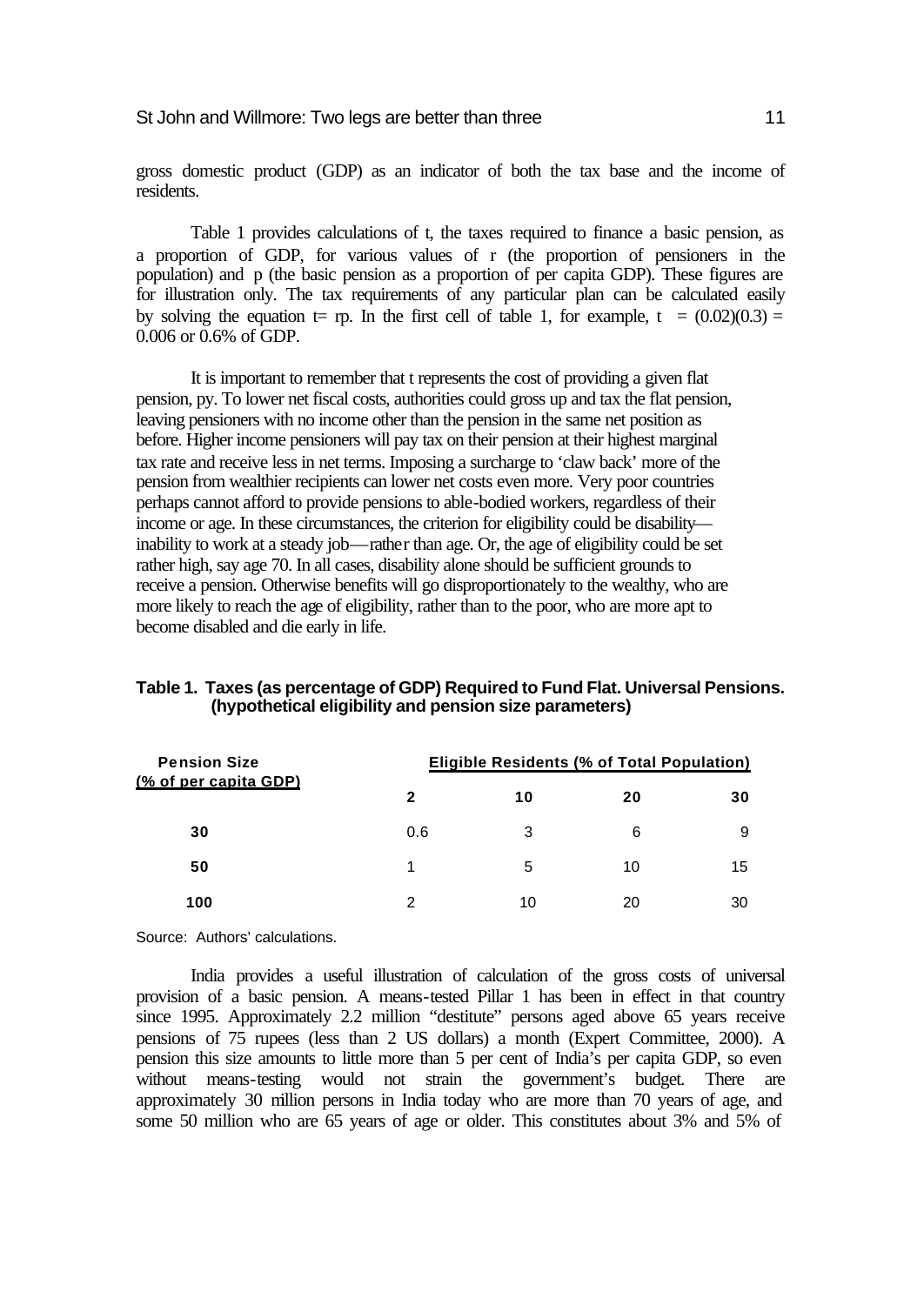the population, respectively. Therefore, the gross cost of providing all persons aged 65 or more with the current pension would be only  $(0.05)(0.05) = 0.0025$  or one quarter of one per cent of GDP. Universal provision of a more generous pension equal to one-third of the country's per capita GDP would cost around 1% of GDP with an age cut-off of 70 years, and 2% of GDP with an age cut-off of 65 years.

A key parameter in calculation of pension costs is r, the proportion of the population that is eligible to receive a basic pension. Table 2 reports United Nations estimates of past, present and future values of this parameter for the world, as well as for the more developed and the less developed parts of our planet. The bad news (at least for pension costs) is that the population of the world is ageing. Fifty years ago only 5% of the population were older than 65 years. Today nearly 7% are that old, and in fifty years people this old are projected to make up anywhere from 13.7 to 19.8 per cent of the population, depending on assumptions made regarding projected fertility and life expectancy. The story is much the same for the population aged 70 years or more, which, as a proportion of total population, grew from 2.9% in 1950 to 4.4% in 2000 and is projected to reach from 9.6% to 13.9% of the total by the year 2050. The good news for pension costs is that there are proportionally fewer aged in low-income countries, and this will continue to be the case for at least the next fifty years.

What is the effect of ageing on the income of taxpayers who finance a universal Pillar 1? A little-recognised fact is that, so long as productivity gains keep per capita GDP from falling (or from falling very much), and so long as the public pension is smaller than per capita GDP, taxpayers will be better off following the ageing of the population than they were before the onset of the ageing crisis. This is true regardless of the increase in the proportion of the population that is eligible for a pension, and happens because per capita GDP refers to the entire population of a country, retirees as well as workers.

This fact can be demonstrated with a hypothetical example. Suppose that a country offers a universal pension of py to all eligible residents, and recipients of these pensions pay no taxes, nor do they have any other income. We assume  $p < 1$ , i.e. the flat pension is less than per capita income. Let w denote the average income of the rest of the population. Income per capita is then a weighted average of these two average incomes, the weights being the share of pensioners (r) and the share of non-pensioners (1-r) in the total population:

$$
y = rpy + (1 - r)w
$$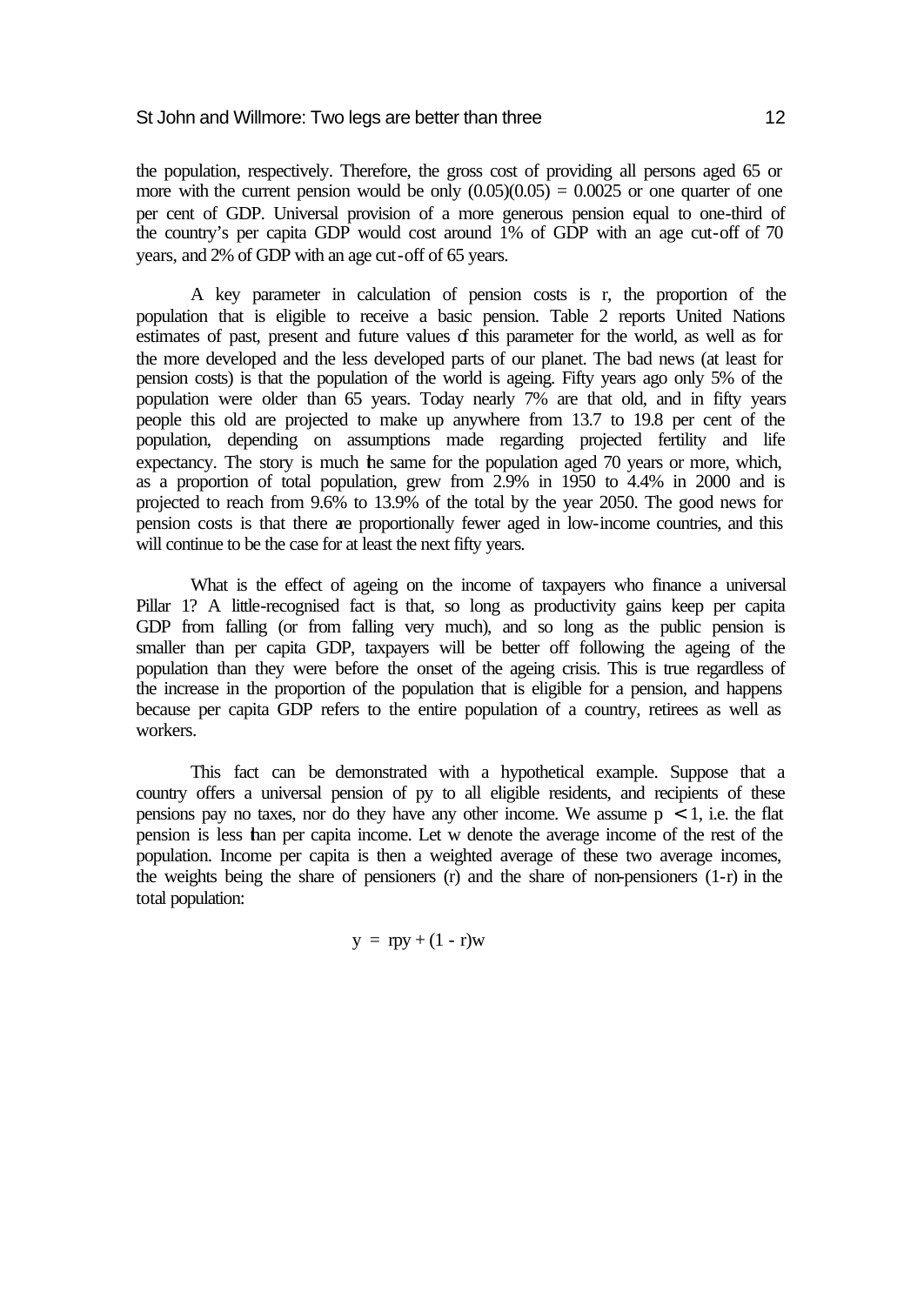|       | Year | Growth<br>Variant | World<br>Total | More | <b>Less</b><br><b>Developed Developed Developed</b> | Least |
|-------|------|-------------------|----------------|------|-----------------------------------------------------|-------|
|       |      |                   |                |      |                                                     |       |
| $65+$ | 1950 |                   | 5.2            | 7.9  | 3.9                                                 | 3.3   |
|       | 2000 |                   | 6.9            | 14.4 | 5.1                                                 | 3.1   |
|       | 2050 | (high)            | 13.7           | 22.1 | 12.5                                                | 6.8   |
|       | 2050 | (medium)          | 16.4           | 25.9 | 15.0                                                | 8.1   |
|       | 2050 | (low)             | 19.8           | 30.0 | 18.2                                                | 9.8   |
|       |      |                   |                |      |                                                     |       |
| $70+$ | 1950 |                   | 2.9            | 4.8  | 2.1                                                 | 1.8   |
|       | 2000 |                   | 4.4            | 10.0 | 3.0                                                 | 1.8   |
|       | 2050 | (high)            | 9.6            | 16.7 | 8.5                                                 | 4.1   |
|       | 2050 | (medium)          | 11.5           | 19.6 | 10.2                                                | 4.9   |
|       | 2050 | (low)             | 13.9           | 22.7 | 12.5                                                | 5.9   |

| Table 2. Aged Persons (65+ and 70+ years) as a Percentage of Total Population, |
|--------------------------------------------------------------------------------|
| 1950, 2000 and 2050.                                                           |

- Note: More developed regions comprise North America, Japan, Europe and Australia/New Zealand. The rest of the world is defined as less developed, and includes 48 countries defined by the United Nations General Assembly to be least developed.
- Source: United Nations, *World Population Prospects: The 1998 Revision. Volume II: The Sex and Age Distribution of the World Population* (United Nations, Sales No. E.99.XIII.8, New York, 1999).

Solving for w yields:

$$
w = y(1 - rp) / (1 - r).
$$

Suppose now that income per capita (y) remains unchanged, as does the size of the public pension (py), but there is an increase in r, the proportion of the population eligible for a pension. What happens to w, the average income of the population that is too young to receive a pension? The surprising answer is that w increases, so long as the public pension is less than per capita income. In other words, the income of the non-retired population increases when p is less than one, for in that case w is an increasing function of r.

In fact, even if per capita income falls, it is possible for w to increase following an increase in r. By how much can y fall before w no longer rises with an increase in r? This is relatively easy to calculate. Initially (year 0)  $w_0$  is equal to  $w_0$  (1-  $r_0$ ) / (1-  $r_0$ ). In year 1,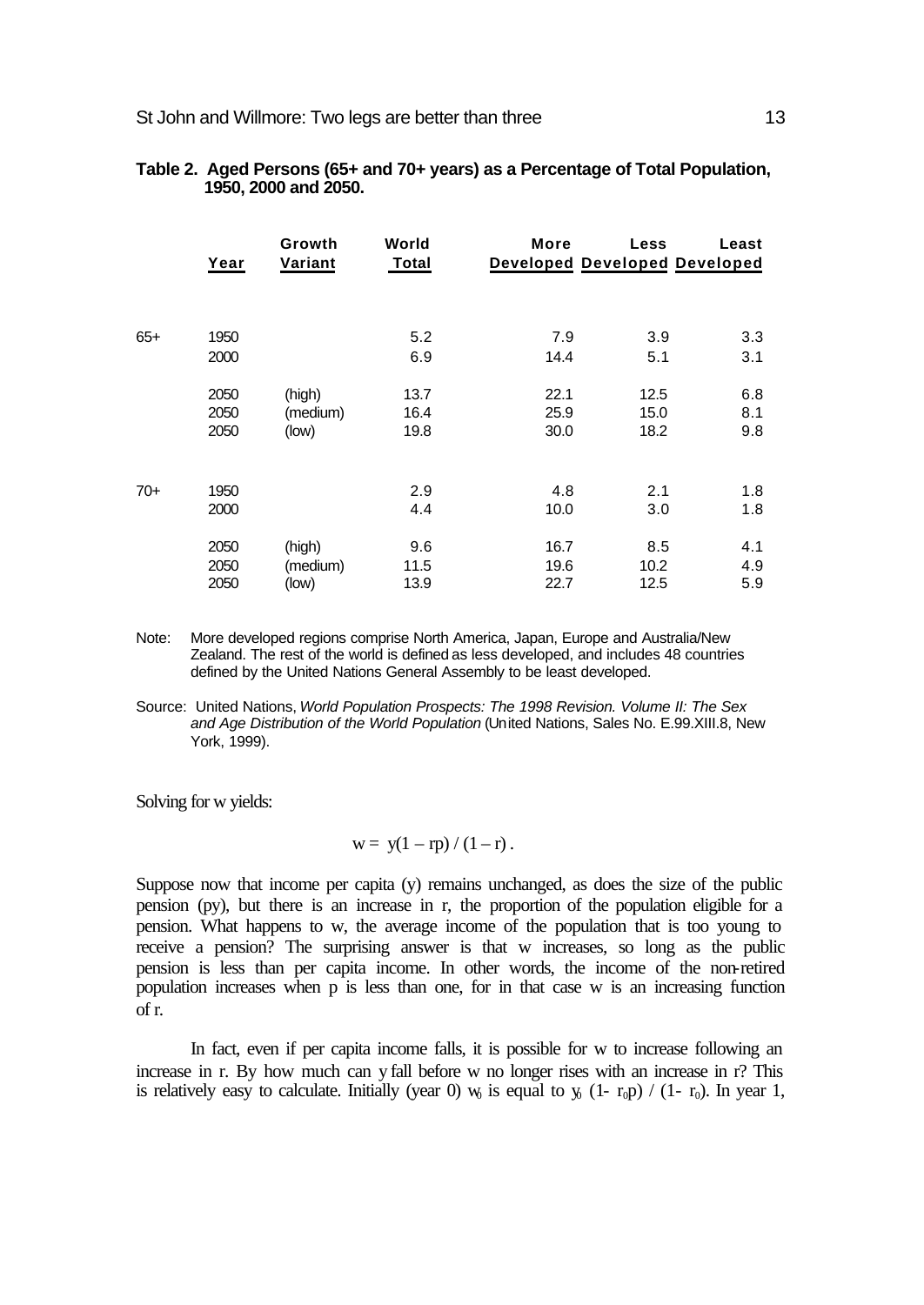$$
y_1 / y_0 > [(1 - r_0 p) / (1 - r_0)] / [(1 - r_1 p) / (1 - r_1)].
$$

The right-hand-side (RHS) of this inequality is the most the ratio of  $y_1$  to  $y_0$  can fall before w begins to fall as well. Since r is always less than unity, and  $r_1 > r_0$ , for all p<1 the RHS of the inequality must take a value less than unity. In short, it is entirely possible for w to increase following an increase in r and a decrease in y.

These results may seem counterintuitive to some readers, so an arithmetic example might be useful. Suppose authorities set the universal public pension at 50% of per capita income  $(p = 0.5)$  and project an 'ageing crisis' of mammoth proportions some fifty years in the future. Elderly residents eligible for a pension are projected to increase from 10% to 30% of the population (r increases from 0.1 to 0.3). The ratio of taxes to GDP is for this reason projected to triple as well, from 0.05 to 0.15. Per capita income (y) is not expected to change. In this example, the average income of non-pensioners (w) prior to the 'ageing crisis' is (1-0.05)/(1-0.1) y or 105.6 per cent of per capita income. After the 'crisis', without any reduction in the generosity of Pillar 1, the projected aftertax income of beleaguered taxpayers will increase to 121.4 per cent of per capita income. The income of pensioners remains stable at 50 per cent of the unchanged per capita income. How can this be? The explanation is simple. A larger proportion of the population is now consuming less than average per capita income, leaving more income for the rest of the population to enjoy.

Now, suppose that the projections are deemed optimistic. There is a danger that per capita income may fall over the next fifty years. What is the maximum amount that y can fall without resulting in a fall in w? From the RHS of the inequality above, we can calculate that y, as a proportion of the original y, can fall to

 $[(1-0.05)/(1-0.1)]/[(1-0.15)/(1-0.3)]$ , or 0.869. So long as per capita income of the entire population falls by less than 13.1%, the average income of non-pensioners, after tax, will not fall. The size of the basic pension (py) will nonetheless fall along with per capita income, for p (the pension as a portion of per capita income) is constant but not y (per capita income itself).

## **New Zealand does not have a second pillar. Is it disadvantaged?**

The case for a first pillar is compelling: no one wants to see workers forced to toil until they die or retire with less than a subsistence level of income. If the state doesn't guarantee some minimum standard of living, families and private charities will step in, and most likely provide a social safety net that is much less even, one that misses many of the elderly. But why mandate a second, earnings-related pillar? Why should society care whether a worker has the means to consume well above a subsistence level during retirement? Governments of course would like workers to enjoy a comfortable retirement. But they also would like them to own a home, eat plenty of vegetables and exercise regularly, yet they do not mandate home ownership, purchase of vegetables, or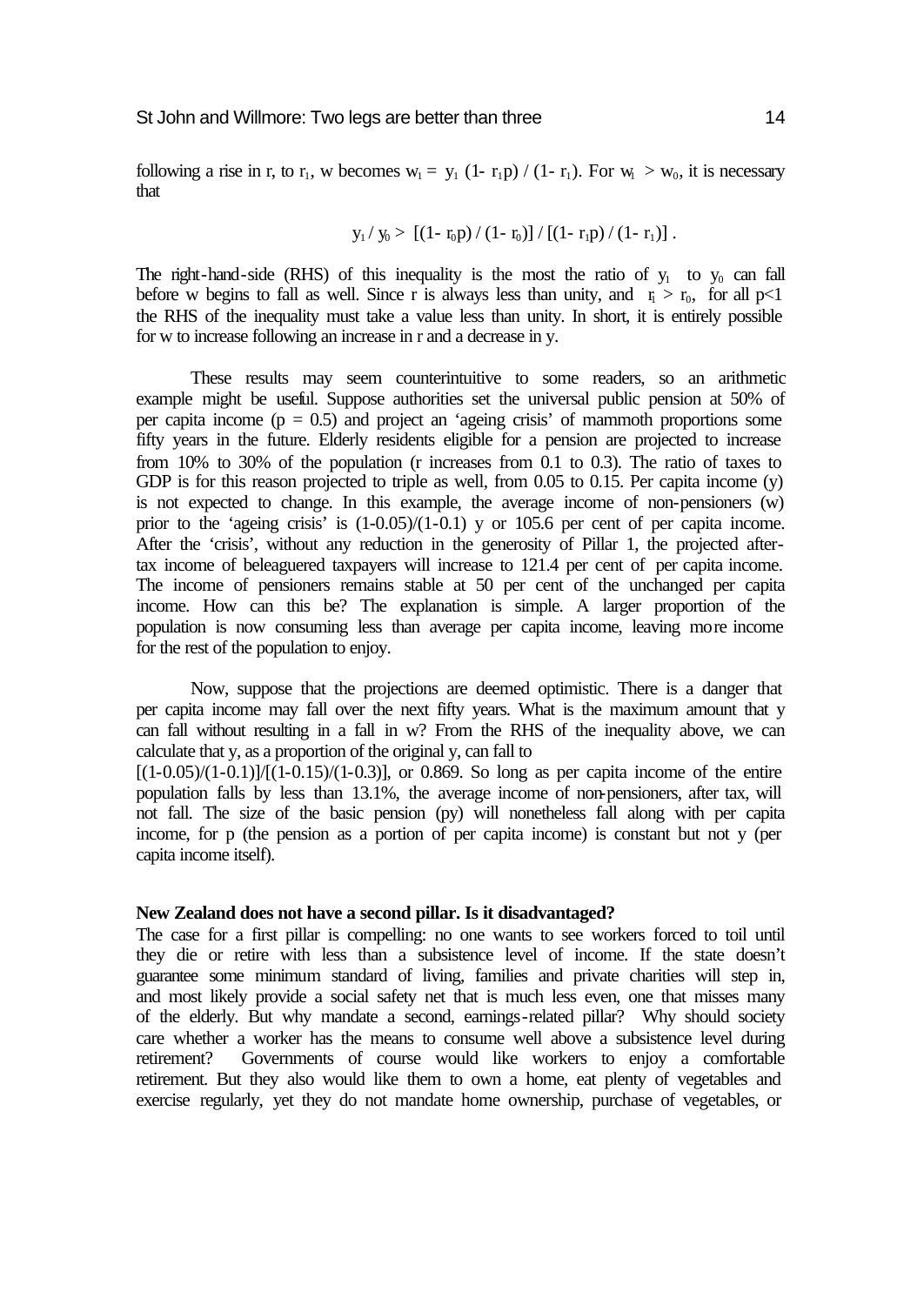an exercise regime. For the most part, they leave this to individual choice. Why don't they leave pensions to individual choice as well?

Pensions are different, it is said, first because governments ought to protect taxpayers from the demands of penniless retirees, second because they ought to protect workers from their own short-sightedness, third because of adverse selection problems in the annuities market and fourth because of a belief that a funded second pillar encourages the development of capital markets and facilitates a country's growth (World Bank, 1994, pp. 26-38). We consider each of these rationales:

#### *Moral hazard and myopia*

If the guarantee of a minimum income in old age discourages people from saving for their own retirement, moral hazard is said to exist. In essence, the existence of a first pillar makes the second pillar necessary. Martin Feldstein (1998, footnote 1), for example, justifies forcing all workers "to save some fraction of their wage and salary income" on grounds that the pensions of the first pillar are means tested. This, however, only justifies forcing workers to save enough to finance a minimum pension, enough to insure that they will not become eligible for a Pillar 1 pension. High-income workers would contribute no more than low-income workers to Pillar 2, and they would receive the same basic pension. Those who prefer additional retirement income always have the option of voluntary contributions to Pillar 3.

We do not observe in any country the flat, low pensions that the 'taxpayer protection' rationale would predict for Pillar 2. Interestingly, such a system was offered to New Zealand voters in 1997 and rejected by 92.8% of them in a referendum (St John, 1999). Voters regarded as bizarre the idea of saving only enough to replace the basic pension, and even more bizarre the novel idea of a ceiling which the wealthy would reach rapidly but the poor would never reach. The mechanics of the interface between Pillar 1 and the proposed Pillar 2 meant that a dollar more of pension from Pillar 2 would effectively result in the loss of a dollar of pension from Pillar 1. The pension funds of those who were unable to reach the savings cap were to be 'topped up' by the state by enough for a capital sum sufficient to purchase an annuity equivalent to the basic state pension, which would ultimately disappear. The savings of the poor, which were supposed to promote self-responsibility, would thus have no effect on the size of their retirement pensions!

Not surprisingly then, nowhere are the pensions of Pillar 2 capped at a subsistence level. Instead, mandatory contributions and benefits increase with earnings to a point far beyond the basic pension of Pillar 1. The usual explanation for this pattern of pensions is that governments are paternalistic and seek to protect not the taxpayers but rather workers themselves. The belief is that at least some workers are so shortsighted that they would consume too much of their salary and save too little for retirement if they were free to choose their own pattern of lifetime consumption. The implicit assumption is that government knows best: without compulsion, individuals would make mistakes that they later come to regret. So government forces each worker to save enough to avoid any drastic fall in his or her standard of living in retirement.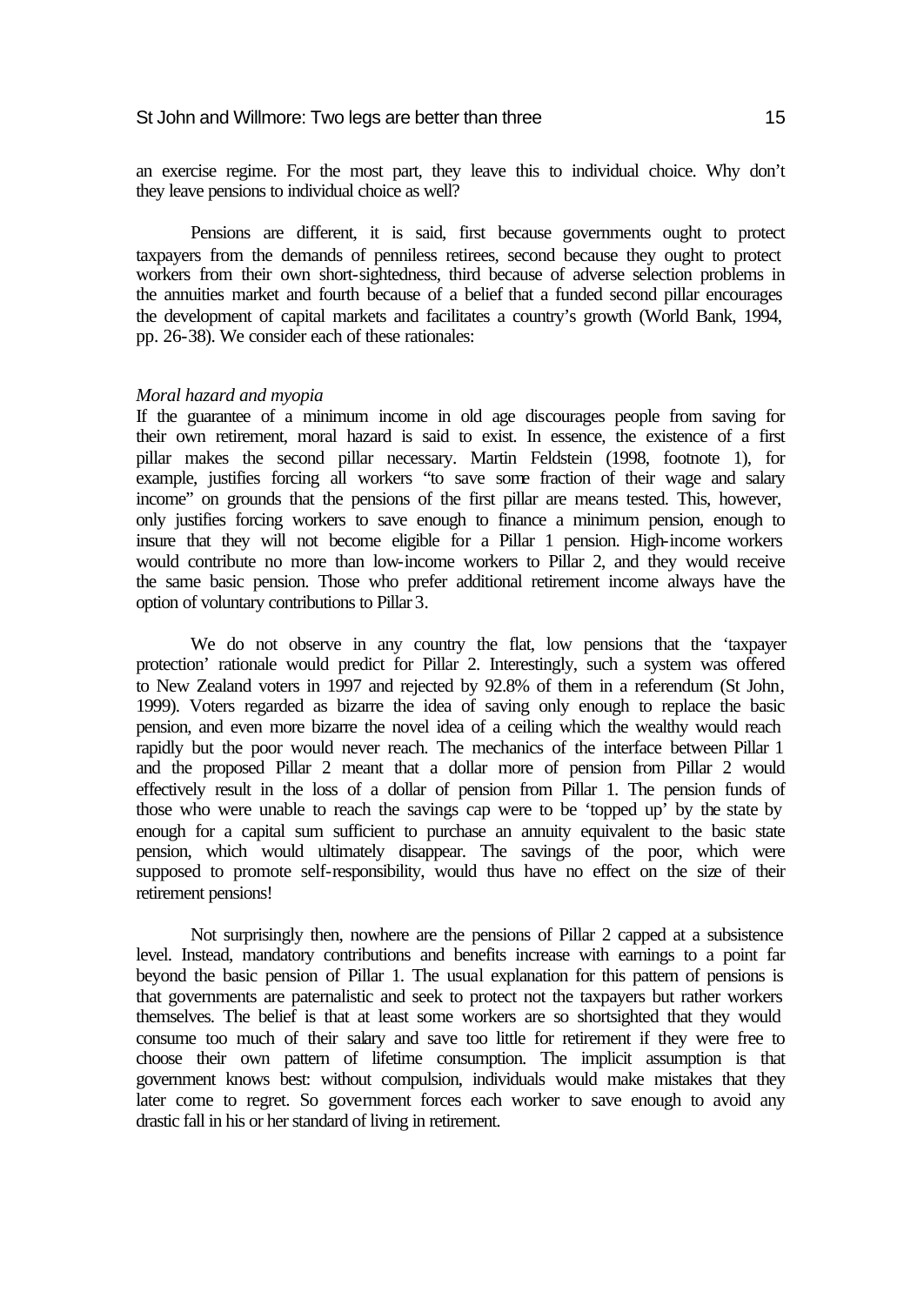These same arguments for mandatory saving apply equally to withdrawals during retirement. Workers do not escape from moral hazard or myopia simply because of age. In a traditional second pillar, which is defined benefit and pay-as-you-go, retirees receive a pension, which is a series of payments paid on a regular basis until the death of both the participant and any dependent spouse. These payments are often indexed, explicitly or by custom, to prices or wage levels. In a defined contribution, prefunded Pillar 2 an individual account exists in the name of each worker. There is no automatic pension. Instead, the accumulated savings must be converted into some sort of an annuity, that is, into a stream of payments extending perhaps until the death of the participant or the participant and any designated dependent. The possibility exists, then, that workers might receive all or a part of their savings as a lump sum payment on retirement. But, if saving was mandated in the first instance, the same logic surely dictates that no lump sum payments be allowed. Otherwise a myopic retiree, or one that wants to 'game' the system, would quickly spend these proceeds, suffering a consequent reduction in his or her standard of living.

This would seem to be the logic, yet the World Bank in its 1994 report (p. 331) left open the possibility of lump sum payments by declaring "In a mandatory saving scheme workers should not be required to purchase annuities with their entire retirement saving." More recently, the World Bank (2000, p. 8) has elaborated on this position. recommending that participants in a mandatory Pillar 2 be required only to purchase "a minimum, indexed annuity with adequate survivor's provision, with flexibility for any remaining retirement savings." The minimum is set at the level of Pillar 1 ("the social safety net") for both the participant and any dependent spouse, and begs the question as to why saving in excess of that necessary to purchase a minimum pension or annuity is mandated in the first instance.

As New Zealand's first pillar is universal, taxpayers would not benefit from a mandatory second pillar unless some type of means test were applied, possibly in the form of an effective surcharge. One could also argue that an effective Pillar 1 prevents the moral hazard that arises when people are left to rely on their own saving. Society would not allow penniless retirees to starve, so they should be forced to provide for a basic pension during their working lives. The tax funding of Pillar 1 extracts a compulsory contribution from all taxpayers, and in this manner overcomes the problems of moral hazard and myopia.

#### *Adverse selection and annuities*

The decision to purchase an annuity is an irreversible decision, for a very good reason. If insurance companies were to allow annuitants to reverse their decision at any time, then a person whose health becomes bad would naturally want to cash in his annuity. A poor person, especially, benefits from keeping options open. He might need cash for a medical emergency, or for a bout of hard times in the family (unemployment, crop failure). And the poor typically face very high real interest rates on borrowing, so the best investment they can make might well be in owner-occupied housing, land, tools, other family business, or in the education of their children. Even better nutrition can be seen as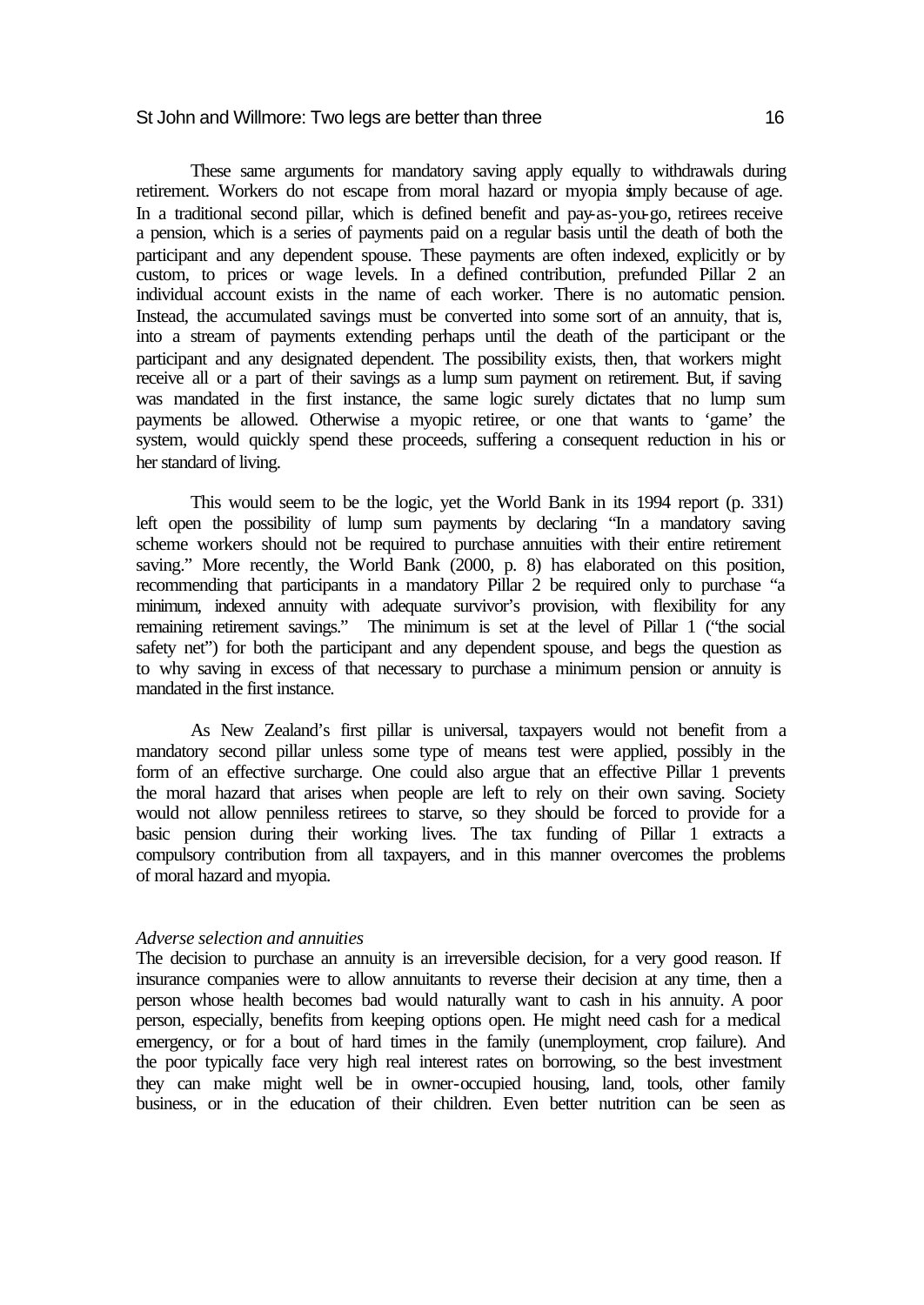investment at extremely low levels of consumption. The poor have short expected lifetimes in any event, so an annuity is less appealing to them, especially if they are pooled with wealthier people, who live longer on average.

In the case of New Zealand, the absence of Pillar 2 annuities is less significant given that Pillar 1 provides an inflation and wage linked pension sufficient to cover basic needs of consumption in retirement. Nevertheless, there are myopia and adverse selection arguments that may apply. Middle income New Zealanders are unlikely to voluntarily purchase annuities without the underpinning of some kind of government support, be it in tax, inflation adjustment or in provision of greater liquidity. The question remains, is it a good idea for them to convert their savings into an annuity? If this will be done only with the stimulus of government subsidies, one must ask whether society wants to use its fiscal resources for a programme that will disproportionately benefit those who are better off.

#### *Developmental issues*

The fourth reason often given for a funded second pillar is that pension funds promote depth of capital markets. New Zealand may be vulnerable on this score. It has a very undeveloped share market and its tax regime encourages excess investment in housing and real estate. Of course, pension funds are not the only, nor perhaps even the best, way to promote capital markets. Governments could also subsidise residents' purchases of shares in mutual funds, or even the direct purchase of stocks and bonds in the local market.

The Labour Alliance-Coalition government has proposed the creation of a fund, to be invested at arms length by an independent board so that the first pillar will be prefunded in part by new assets accumulated on the Crown balance sheet. While there are few details available, there are some ironies here for New Zealand. In the 1980s and the 1990s the government sold most of its state-owned assets and the income derived from dividends of these has steadily dropped. A fund such as the one proposed may end up buying shares in these very privatised businesses. While debt repayment technically accomplishes the same fiscal outcome as asset accumulation, the perceptions of the public regarding the ability of the state to meet its future commitments to pensions may perhaps be enhanced. The requirement to build up assets for the fund may mean that the government can resist tax cuts in the face of large projected surpluses. Given the current  $\alpha$  account deficit and overseas debt problem of New Zealand<sup>9</sup> this may be the best way to be fiscally responsible in the light of the ageing of the population. In its favour, too, the scheme would have low administration costs as there would be no individual accounts.

#### **Incentives for contributions to Pillars 2 and 3 (tax subsidies)**

Almost everywhere except New Zealand, retirement savings are taxed more lightly than savings for other purposes. It is not clear, why this is done. Perhaps governments believe that subsidisation of savings (granting a higher return to saving) might have a positive

<sup>&</sup>lt;sup>9</sup> The current account deficit in the year 2000 amounts to 8.2% of GDP, and the gross overseas debt exceeds 100% of GDP.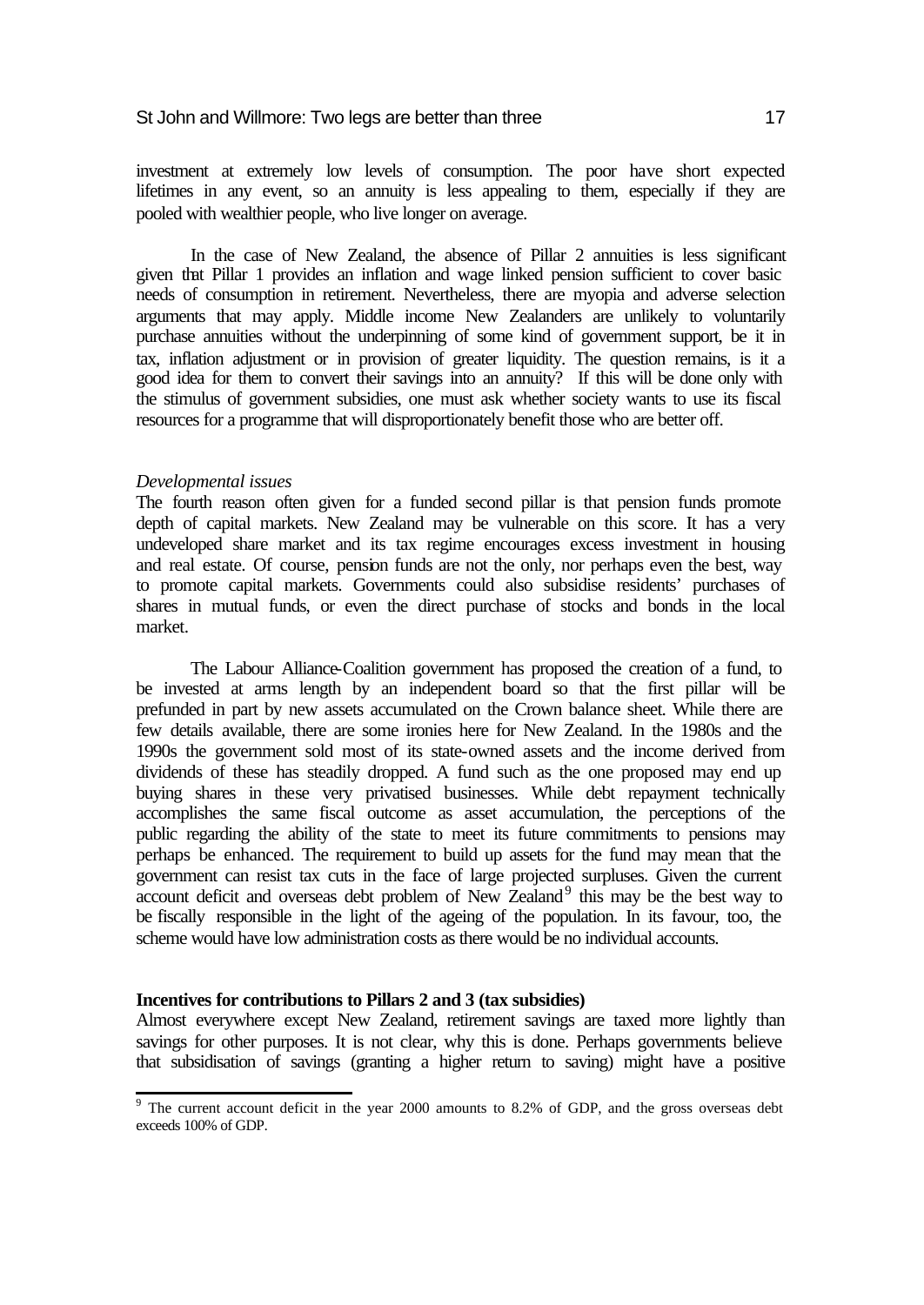effect on private or national saving. Theoretically, the effect might be positive or negative. After all, if person earns a greater return, she might well save less, since less saving is required to reach a specific target savings. Empirically, the best evidence is that subsidies and tax incentives affect the form but not the amount of saving (Engen, Gale and Scholz, 1996). In other words, saving that flows into subsidised retirement plans is, on average, at the expense of other, non-subsidised, forms of saving. This point is so important that it merits emphasis and repetition*: subsidies, including tax incentives, have no discernible effect on private saving*.

Following Dilnot and Johnson (1993) and Dilnot (1996), we identify three points of taxation of savings: contributions to the schemes, income and capital gains generated, and benefits paid. At each of these three points, the cash flows can be taxed (T) or exempted (E). Of the eight resulting permutations of T and E, the following five are of interest. Each has an appropriate name:

- TTE Comprehensive income tax
- ETT Deferred income tax
- EET Classical expenditure tax
- TEE Pre-paid expenditure tax
- EEE Tax haven

The simplest way to illustrate the differences in these taxation regimes is with the aid of an example. Assume that there is a proportional (flat) income tax at the rate of 20%. Savings in the amount of 100 units are invested 10 years before retirement. The rate of interest is 10 per cent per annum and we assume there is no price inflation.

|                  | TTE   | ETT   | EET   | TEE   | EEE |
|------------------|-------|-------|-------|-------|-----|
| Contribution     | 100   | 100   | 100   | 100   | 100 |
| Tax              | $-20$ |       |       | $-20$ |     |
| Fund             | 80    | 100   | 100   | 80    | 100 |
| Return           | 93    | 116   | 159   | 127   | 159 |
| Final Fund       | 173   | 216   | 259   | 207   | 259 |
| Tax              |       | $-43$ | $-52$ |       |     |
| Net Pension Fund | 173   | 173   | 207   | 207   | 259 |

In the first column (TTE), which corresponds to the comprehensive income tax, saving is with after-tax income, so only 80 of the 100 units reaches the fund. The returns are also taxed, but not the benefits, so after ten years the fund grows to 173. The second column (ETT) is a deferred income tax, because contributions are exempt whereas both the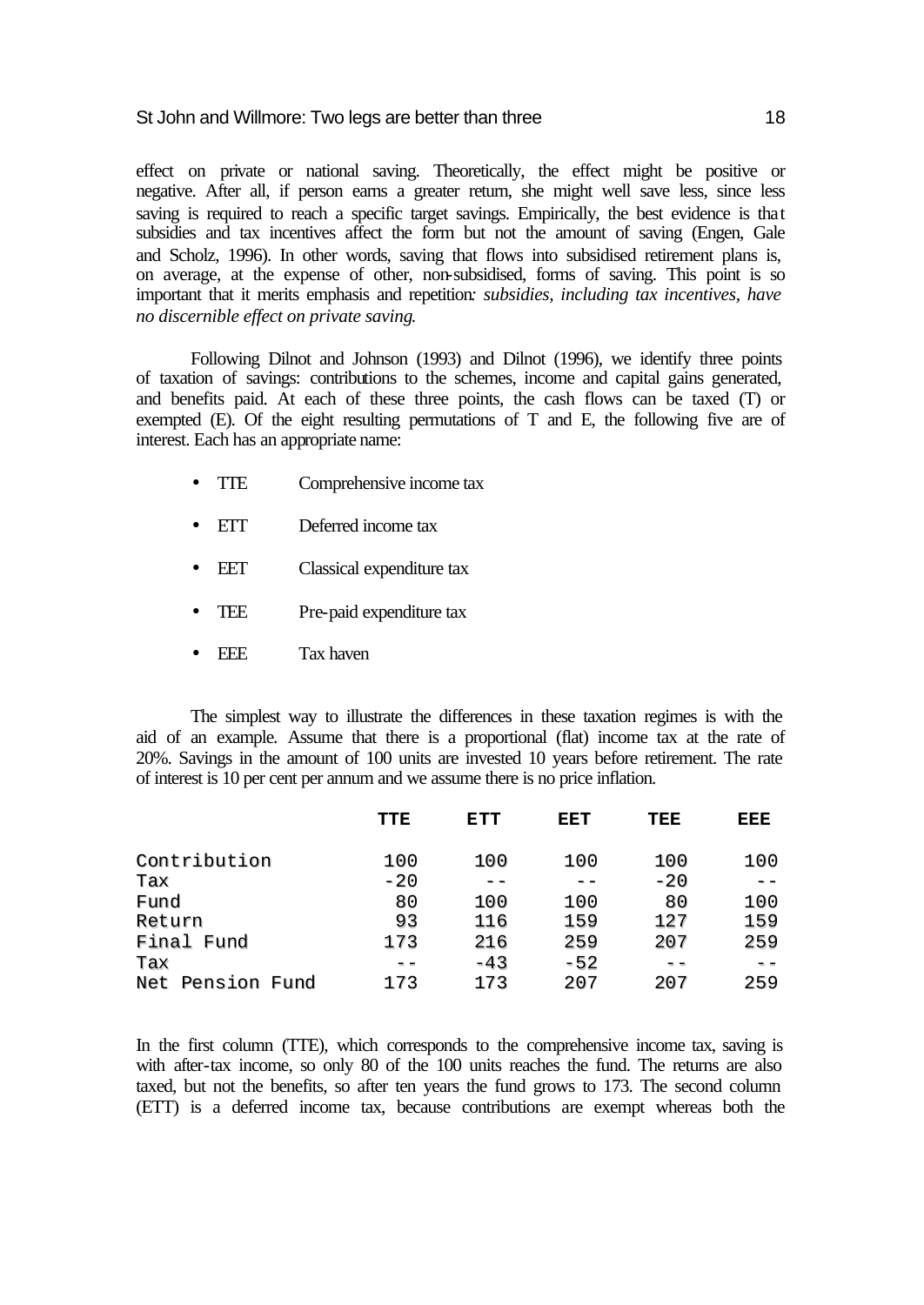earnings and the benefits are taxed. In this example, the rate of taxation does not vary, so the first two regimes produce identical results. If a person expects to be subject to a lower rate of tax in retirement, then deferred income tax has an advantage over the comprehensive income tax. The third and fourth columns (EET and TEE) for the same reason produce the same result, a net fund of 207. These refer to expenditure taxes, which are more favourable to saving. Finally, when contributions, earnings and benefits are all exempt from tax, the fund grows to 259 at retirement.

It is sometimes said that an EET (or TEE) regime for retirement savings 'mimics' a consumption or expenditure tax. This is not true. An expenditure tax exempts all saving from taxation, not saving for a particular purpose. The case for an expenditure tax is that consumption today is taxed the same as consumption tomorrow. This requires all saving be exempt from taxation, as well as the earnings on saving and investment (unless, of course, they are consumed). And there would be no corporate income tax since, by definition, corporations do not consume. On the other hand, a comprehensive income tax treats citizens according to their ability to pay and this, in effect, is the system chosen by governments everywhere. Only two countries –India and Ceylon (now Sri Lanka)—have experimented with an expenditure tax, and it proved to be extremely unpopular in each country. Another argument in favour of an expenditure tax is the fact that with inflation, income taxes fall on nominal rather than real returns from investment. The expenditure tax promises to solve this by exempting all investment returns and all capital gains from the tax base. But the income tax could be reformed, and has been reformed in a number countries with a history of high inflation, to tax only real investment earnings and real capital gains. (See Kaldor, 1955 and Pechman, 1980.)

In any event, the typical taxation of savings around the world is as follows:

- TEE For home ownership
- EET For approved retirement savings
- TTE For all other savings.

Home ownership and retirement savings are almost everywhere favoured over saving for other purposes. In the case of owner-occupied housing, tax authorities ought to impute the rental value of the home and add it to the income of the homeowner for the purposes of calculating taxable income. This is rarely done, presumably because voters dislike paying taxes in cash on imputed income that they have never seen. Norway is one of the few countries to tax imputed rent in this way, but the imputed rent is rather low (2.5% per year of the taxable value of the house), capital gains are not taxed, and young people saving to buy a home receive a special tax deduction (EIU 1999).

In the case of retirement savings, the typical treatment is EET, but treatment is sometimes even more generous. A number of countries, for example, tax benefits at a reduced rate when they are taken as a lump sum rather than as an annuity (Dilnot and Johnson, p. 7). What accounts for this generous provision of tax shelters for retirement savings? In the case of mandatory pension schemes (Pillar 2), they are said to encourage compliance. In the case of voluntary savings (Pillar 3), the motive seems to be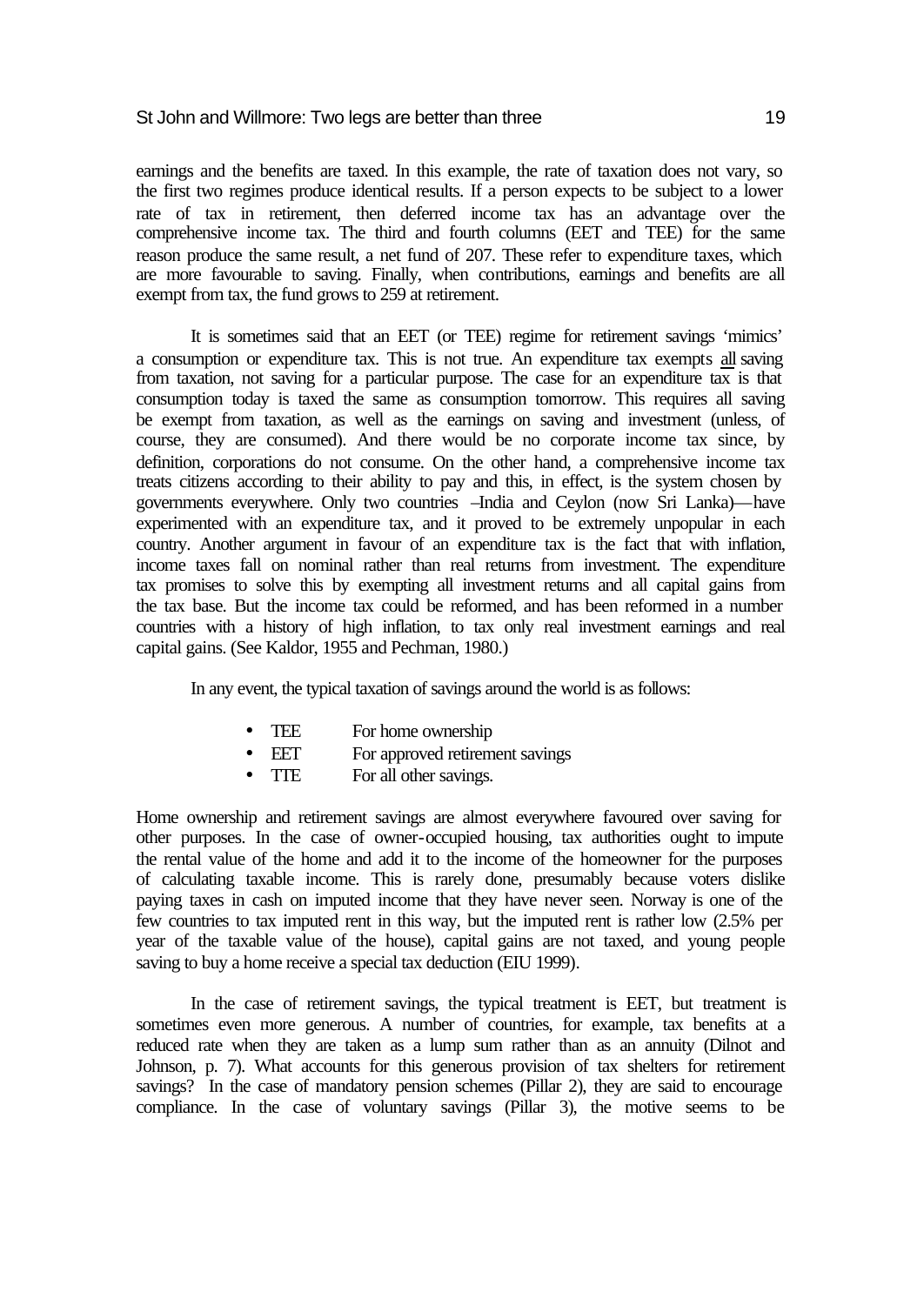paternalism: tax subsidies allow governments to require that savings be 'locked in' until retirement. Governments are aware that these tax incentives are costly, and for that reason always limit the amount of income that can be sheltered in this way. Since retirement savings are not available (or available only upon payment of a large penalty) for any purpose other than retirement, this type of subsidy is more valuable to the wealthy than to the poor, who are in a lower tax bracket and have greater need to retain access to their savings in the event of an emergency such as illness or unemployment. In the United States, according to analysis prepared by the Department of Treasury (cited in Orszag and Orszag, 2000), two-thirds of all tax subsidies for retirement saving go to the wealthiest 20 percent of the population while only one-eighth go to the bottom 60 percent of the income distribution.

In sum, tax subsidies for retirement saving are common, but they are costly and they have regressive effects on income distribution. They are harmful to the poor and affect only the form, not the amount, of private saving in an economy.

The experience of New Zealand in ridding itself of tax subsides is a salutary one. A rapid change from EET to TTE produced large windfall gains for those already drawing highly taxed pensions (as these became tax-free). There was a one-off opportunity for schemes to write down the value of pensions being paid to account for the future taxable nature of the earnings in the fund, but many finds were in actuarial surplus and did not need to do this. The government missed a chance to tax the accumulated pension funds; thus much of the retirement pool became EEE (St John and Ashton, 1993). The timing of the change was unfortunate, as it coincided with a severe downturn in property markets, a stock market crash and the 1991 recession. There was little attention paid to the overall effect of the reform on saving for retirement. Nevertheless, since that time, although various task forces have examined the case for tax subsidies, no one has seriously proposed that they be reintroduced in New Zealand. Once they were removed, their regressive, complex and unhelpful nature became transparent for all to see (Report of The Taskforce on Private Provision for Retirement, 1992).

#### **Coverage of pension systems**

Approximately two-thirds of the world's formal labour force (Palacios and Pallares-Miralles, 2000), 85 percent of the its households (Holzmann et. al., 1999) and 90 percent of its working-age population (Gillion et. al., 2000) lack any form of income security in old age. With the exception of a few high-income countries in the OECD, guaranteed minimum pensions of the first pillar apply only to those who contribute to the second pillar, and coverage is very low in developing countries. The privatisation promoted by the World Bank, which favours defined contribution schemes and individual accounts, does nothing to expand coverage. On the contrary, it typically results in decreased coverage because benefits are linked more tightly to contributions, so there is less redistribution and less reason for the poor to participate.

Estelle James (1999), lead economist for the 1994 World Bank Report, acknowledges the limited pension coverage in developing countries and concludes that "contributory insurance for many of these workers, particularly for low income workers,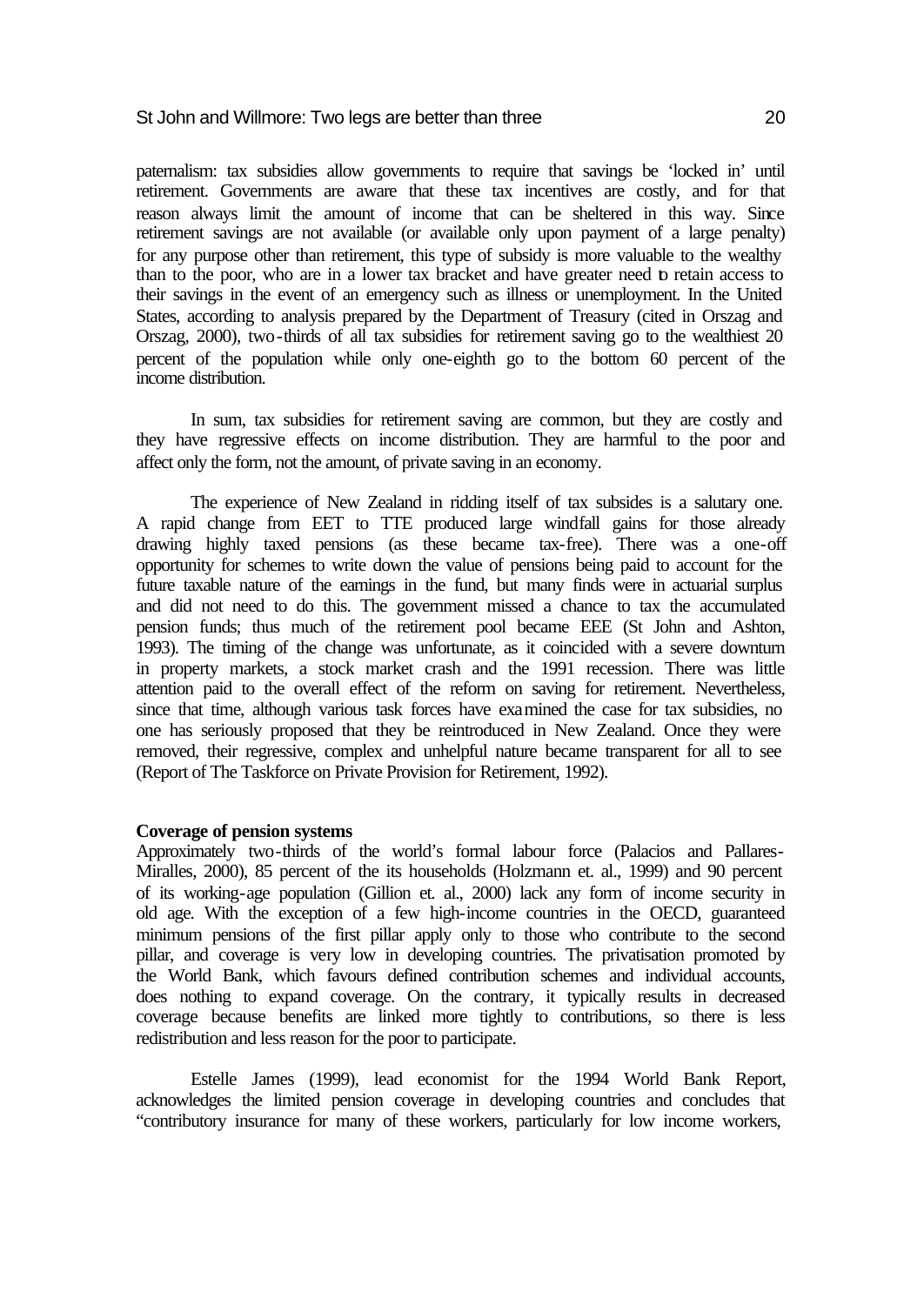is neither feasible nor desirable" (p. 1). Expansion of the first pillar would then seem to be a logical way to extend coverage to these workers. However James rejects this solution on grounds that incomes are distributed very unequally in developing countries. Her reasoning is as follows:

"When income is unequal, a uniform benefit that is reasonable from the point of a poor worker would be negligible for a rich worker who would therefore be uninterested in supporting it. But a benefit that is high enough for the rich worker would exceed the wage level of a poor worker, and would be very expensive for the economy as a whole. Relatedly, when incomes are very unequal, typically only a minority of people pay general taxes, and these people would oppose financing a universal benefit…. Note that the OECD countries with universal benefits all have a high degree of income equality." (p. 3)

Ms James concludes on a rather pessimistic note. Pensions, at least in developing countries, will have to be financed with earmarked taxes, and pension benefits linked to taxes paid. She allows for the possibility of means-tested assistance for the elderly, but cautions that "to avoid negative effects on the contributory program, redistribution via social assistance to the uninsured should not be 'too' generous." (p. 18)

Nonetheless, this conclusion is not very convincing, since the same reasoning would apply a fortiori to government services such as schooling. There is widespread illiteracy in developing countries, and the level of primary education that is adequate for a poor worker is not likely to interest a wealthy taxpayer. Moreover, the cost of primary education adequate for the wealthy exceeds the wage of a poor worker, and would not be affordable for the economy as a whole. Governments nonetheless attempt to provide all citizens with schooling at the primary level, even though they are not always successful. Primary education is financed from general revenue, not earmarked taxes. Some taxpayers, in countries of all levels of development, pay for private schooling because they want a higher or at least a different standard from that offered by the government. Many of these taxpayers are relatively wealthy; others have modest means. Governments do not provide rebates to childless taxpayers or to those who pay for private education, although some governments have begun to experiment with vouchers.

If universal provision of primary schooling is feasible, so is universal provision of basic pensions. Unlike public schooling, public pensions are of value to everyone, regardless of income, religion or family structure. There is never a need for taxpayers to replace public pensions with private provision, for they can supplement public pensions with their own savings. Politically, from the perspective of how citizens value the benefits, universal provision of public pensions should be even more popular than universal schooling.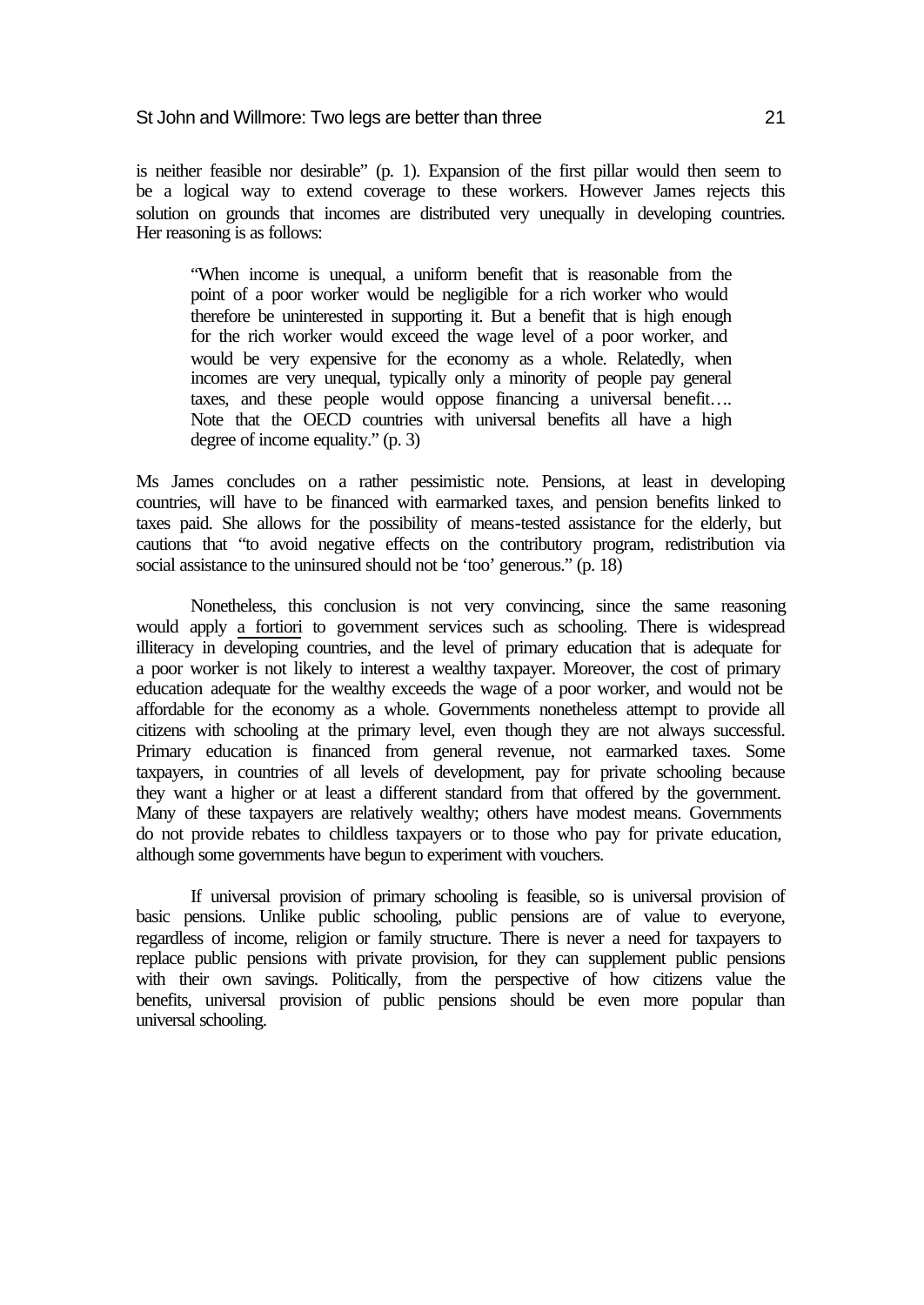# **Conclusion: New Zealand as a model for other countries**

New Zealand's universal first pillar provides every resident with retirement income. It is not a just a minimal "safety net for the poor", but neither does it provide for all needs of wealthier citizens in their old age. Some pensioners receive a larger income than the average pay they received during their working years. This is certainly true, for example, of women who have a history of little or no attachment to the paid labour force. There is no harm in this and much potential for good. With a universal pension, society recognises contributions of all kind, not just contributions from paid work. As for workers who subsist on low incomes, if society for whatever reason finds it difficult to improve their lot during their working years, it can at least give them an opportunity to escape poverty in their old age.

A universal Pillar 1 is well suited to changing family structures, characterised by more divorce and separation, widowhood and living alone. The principle has been to keep the older population contributing and participating in the economy though adequate income support. There are no disincentives to continue part time or full time work, save those that arise from the progressivity of the tax system.

There is no second pillar in New Zealand, but there is a third pillar. Everyone has the option to save for retirement in whatever way is most suitable and efficient at each stage in the life cycle. Authorities do not tax retirement savings any differently than savings for any other purpose, thus do not incur any hidden 'tax expenditures' on this account.

While tax neutrality is a goal in New Zealand, it has not yet been achieved. Since 1990, the government has not provided any tax subsidies for retirement savings or for private pension plans, but owner-occupied housing is tax-favoured. Homeowners are not obliged to declare imputed rents as income, nor are there capital gains taxes for most personal real estate transactions.

New Zealand encourages private provision of pensions through an advertising campaign run by the Office of the Retirement Commissioner. It is true that removal of tax subsidies resulted in a fall in coverage of workers in occupational plans. Nonetheless, the flexibility of a voluntary Pillar 3 has many advantages provided that individuals recognise that they must take personal responsibility for accumulating savings on which they can draw to supplement the public pension. If desired, they can convert a portion of these savings into an annuity at any time, but the annuity market is thin and unattractive in New Zealand, as it is in most countries around the world.

We have demonstrated that ageing in itself does not justify a reduction in the size or scope of universal old age pensions, at least for levels of basic pensions one might expect to find in the 'real world'. Universal pensions can be criticised, however, on grounds that they do nothing to ameliorate poverty in other age groups. The World Bank (1994, pp. 76-82) argues that, since poverty rates among children in many countries are higher than poverty rates among old people, it makes little sense to target the old for special treatment. According to the World Bank, it is children, not the elderly, who merit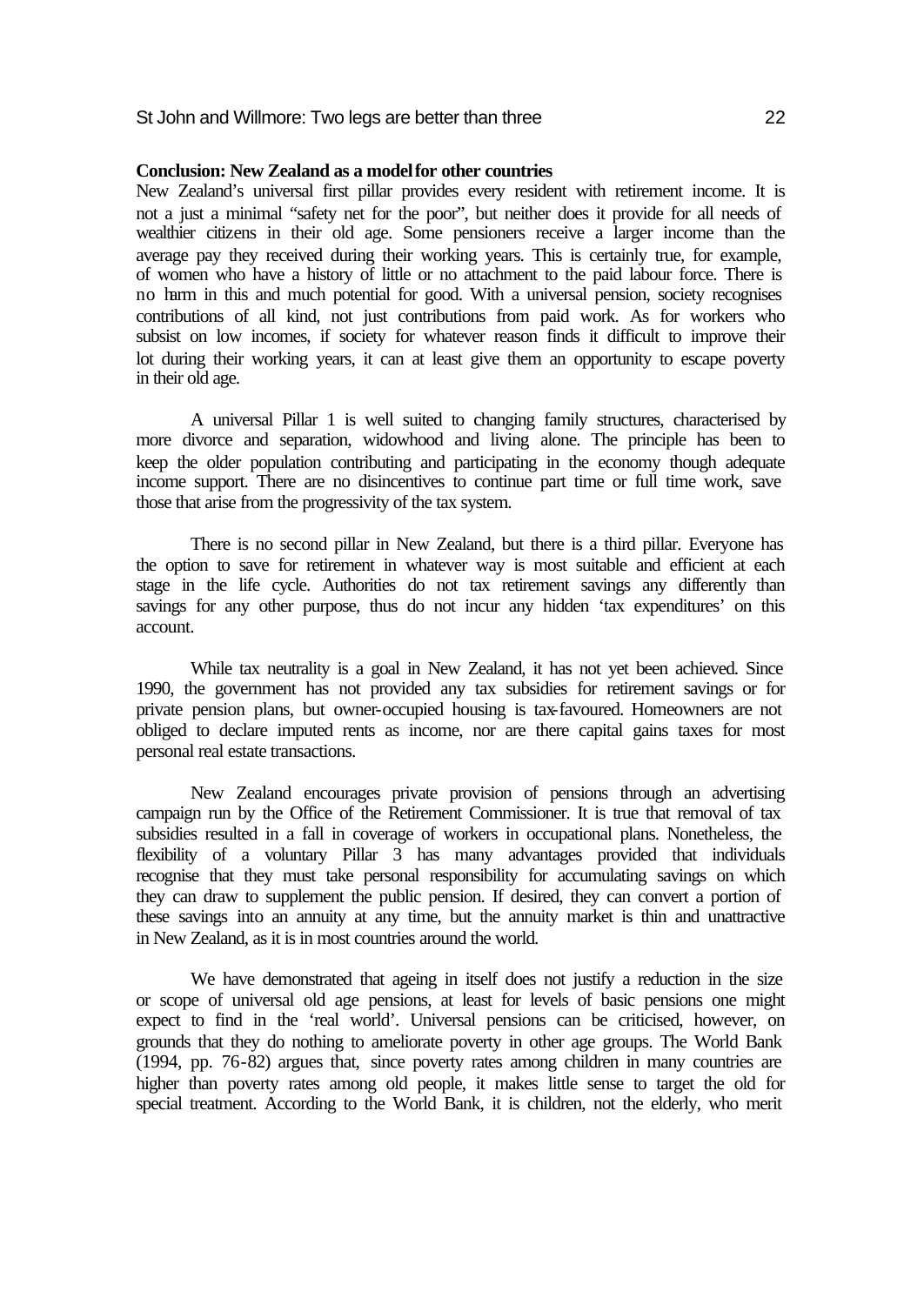special treatment. There is much truth to this position. Poverty is tragic wherever it occurs, and is especially tragic when it affects the lives of the young. Nonetheless, it is not necessary to choose between helping to lift children from poverty and helping the elderly who are poor. The beauty of Pillar 1 is that it distributes the primary cost of caring for each elderly generation on an ability-to-pay basis. This removes from low-income workers much of the burden of saving for their own old age. They have the opportunity to invest this income in the nutrition, health and education of their children. More importantly, Pillar 1 frees the aged from dependence on the generosity of their adult children. These children in some cases may not exist, they may live in poverty, or they may be burdened by need to care for their own children. With a universal Pillar 1 in place, all this becomes less important. Pillar 1 is good value, for it provides the entire population with security and peace-of-mind.

With some caveats, then, New Zealand would appear to be a useful model for provision of pensions in developing countries. It is a model that offers valuable lessons as well to countries that would like to reform overgenerous and complex systems. Researchers everywhere ignore New Zealand, even as they lavish attention on Chile, a country with a system that excludes more than half the working population from pensions. We suggest that the experience of New Zealand is worthy of attention, and perhaps even of emulation.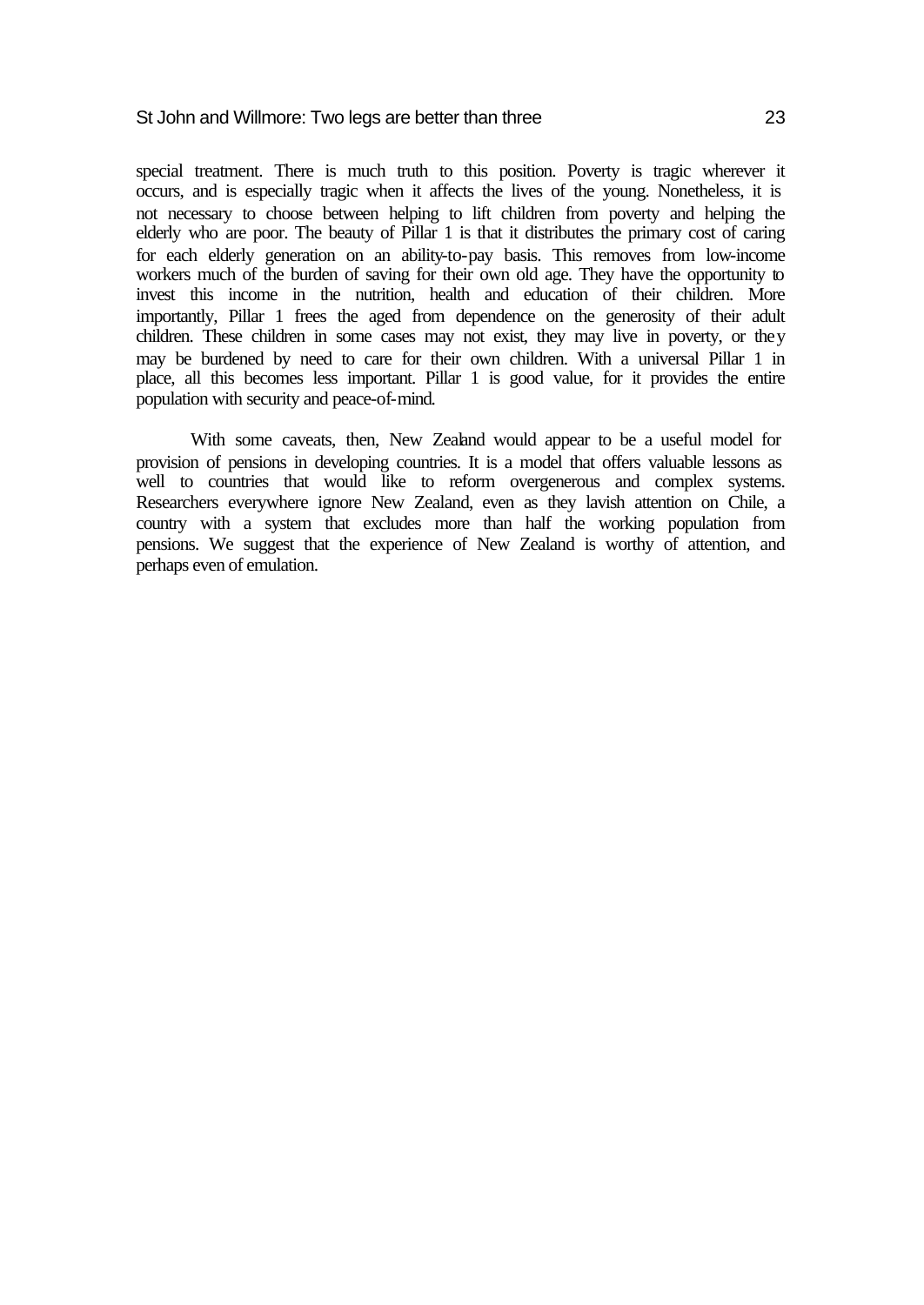# **References**

- Ashton, Toni and Susan St John. Superannuation in New Zealand. Averting the crisis. (Institute of Policy Studies, Wellington, 1988).
- Dilnot, Andrew. "The taxation of private pensions", in Securing Employer-Based Pensions: An International Perspective, edited by Zvi Bodie, Olivia S. Mitchell and John A. Turner (University of Pennsylvania Press, Philadelphia, 1996), pp. 213-243.
- Dilnot, Andrew and Paul Johnson. The Taxation of Private Pensions (The Institute for Fiscal Studies, London, 1993).
- Economist Intelligence Unit (EIU). "Investing, Licensing & Trading Norway ", 31 May 1999.
- Engen, Eric M., William G. Gale and John Karl Scholz. "The effects of tax-based saving incentives on saving and wealth", Working Paper 5759, NBER, September 1996.
- Expert Committee for Devising a Pension System for India. "The Project OASIS Report", 11 January 2000. (http://www.oasis-india.org/downloads/oasis\_final\_report.pdf).
- Feldstein, Martin. "A new era of Social Security", Public Interest, No. 130, Winter 1998, [pp.102- 25.](http://www.oasis-india.org/downloads/oasis_final_report.pdf)
- Fox, Louise and Edward Palmer. "New approaches to multi-pillar pension systems: What in the world is going on?" presented at The World Bank Conference on "New Ideas about Old-Age Security", 14-15 September 1999. Posted at http://www.worldbank.org.
- Gillion, Colin, John Turner, Clive Bailey and Denis Latulipe. Social Security Pensions: [Development and Reform \(I](http://www.worldbank.org)nternational Labour Office, Geneva, 2000).
- Holzmann, Robert. "The World Bank approach to pension reform", International Social Security Review, vol. 53, No. 1, January 2000, pp. 11-34.
- Holzmann, Robert, Truman Packard and Jose Cuesta. "Extending coverage in multi-pillar systems: Constraints and hypotheses, preliminary evidence and future research agenda," September 1999. Posted at "Pensions Publications Online" http://www.worldbank.org.
- James, Estelle. "Coverage under old age security programs and protection for the uninsured—what are the issues?" February 1999. Posted at "Pensions [Publications Online" http://w](http://www.worldbank.org)ww.worldbank.org.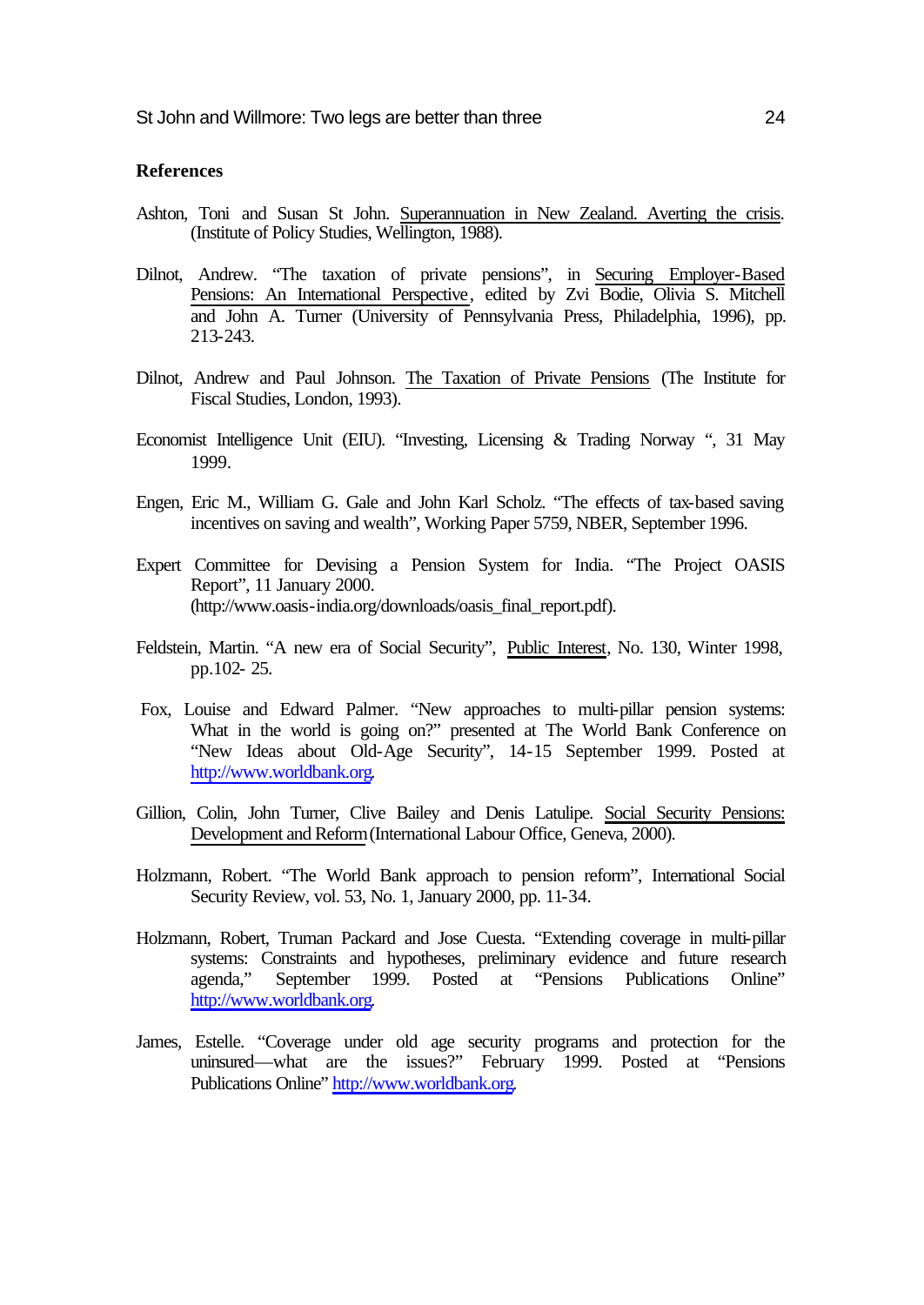Johnson, Paul. Older getting Wiser (Institute for Fiscal Studies, London, 1999)

Kaldor, Nicholas. An Expenditure Tax (Allen and Unwin, London, 1955).

- Orszag, Peter and Jonathan Orszag. "Would raising IRA contribution limits bolster retirement security for lower- and middle-income families or is there a better way?" Center on Budget and Policy Priorities, Washington, DC, 12 April 2000. (http://www.cbpp.org/4-12-00tax.htm)
- Orszag, Peter and Joseph Stiglitz. "Rethinking pension reform: Ten myths about social security systems", presented at The World Bank Conference on "New Ideas about [Old-Age Security", 14-15 September 1](http://www.cbpp.org/4-12-00tax.htm)999. Posted at http://www.worldbank.org.
- Palacios, Roberto and Montserrat Pallares-Miralles. "International patterns of pension provision", World Bank, April 2000, available at http://www.worldbank.org/pensions.
- Pechman, Joseph A. (editor). What Should be Taxed: Income or Expenditure? (The [Brookings Institution, Washington, D](http://www.worldbank.org/pensions)C, 1980).
- Periodic Report Group (PRG). 1997 Retirement Income Report: A Review of the Current Framework Interim Report, 31 July, (Wellington, New Zealand, 1997).
- Report of The Taskforce on Private Provision for Retirement. Private Provision for Retirement: The options (Wellington, New Zealand, 1992).

Statistics New Zealand. New Zealand Now Incomes (Wellington, 1998)

- Stephens, Robert, Paul Frater and Charles Waldegrave. "Below the line: An analysis of income poverty in New Zealand, 1984-1998", Report Series 2/00 (Graduate School of Business and Economic Management, Victoria University of Wellington, Wellington, 2000)
- St John, Susan. "National Superannuation: How not to make policy", in A Decent Society? a Critique of National's Economic and Social Policies, edited by Jonathan Boston, and Paul Dalziel (Oxford University Press, Auckland, 1992).
- St John, Susan. "Superannuation in the 1990s: Where angels fear to tread", in Redesigning the Welfare State in New Zealand: Problems, Policies Prospects edited by Paul Dalziel, Jonathon Boston and Susan St John (Oxford University Press, Auckland,1999).
- St John, Susan and Toni Ashton. Private Pensions in New Zealand, Can they Avert the Crisis? (Institute of Policy Studies, Victoria University of Wellington, 1993).